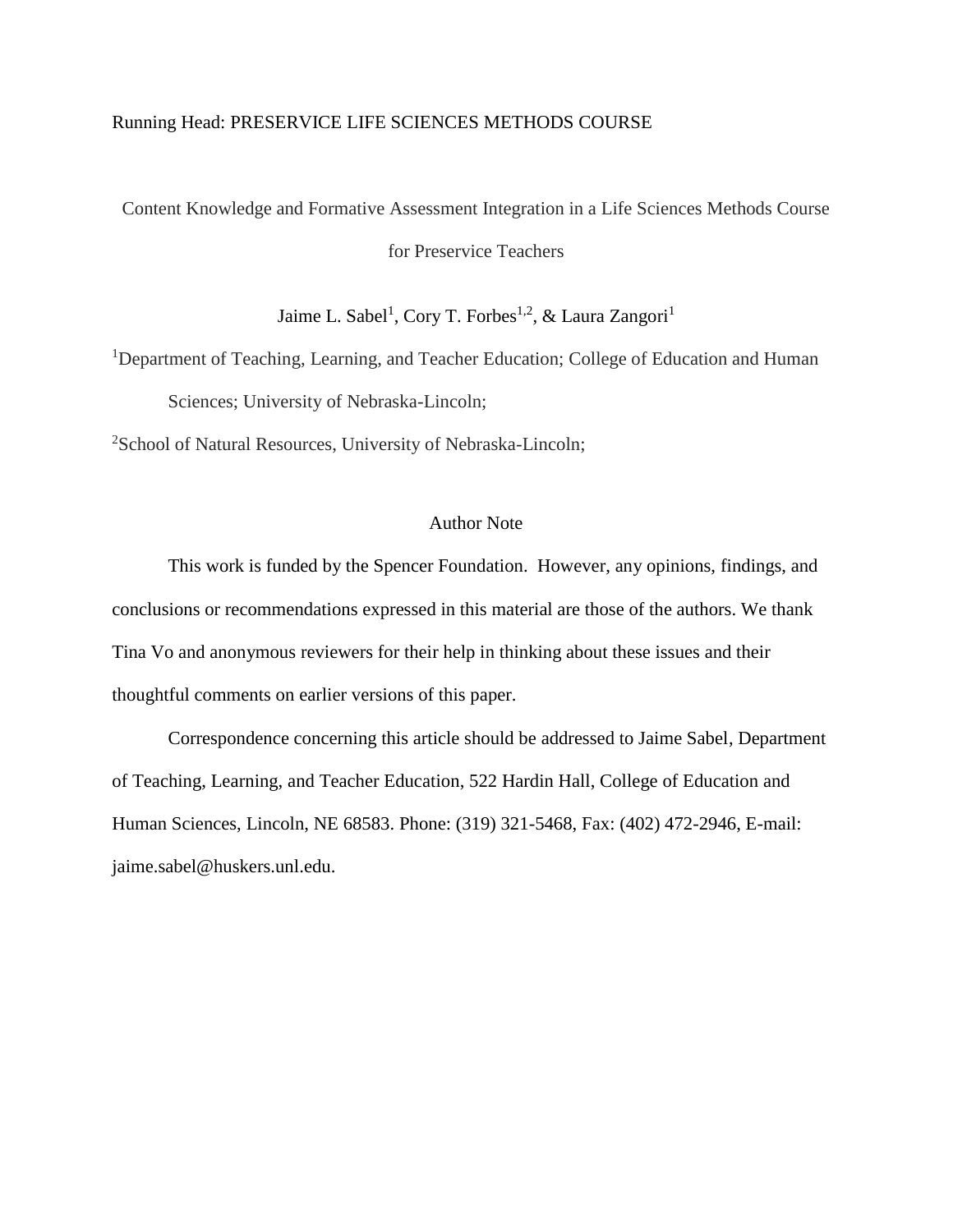Content Knowledge and Formative Assessment Integration in a Life Sciences Methods Course for Preservice Teachers

### **Abstract**

Preservice elementary teachers should learn essential science concepts, how to apply those concepts to practice in elementary science learning environments, and how to effectively connect students' ideas to appropriate instructional strategies. In order to effectively engage students in scientific practices and connect instruction to students' ideas, teachers should learn to engage in high-leverage instructional practices, such as formative assessment. However, teachers may not understand formative assessment or possess sufficient science content knowledge to effectively engage in related instructional practices. To address these needs, we developed an innovative course for elementary preservice teachers built upon two pillars—life science disciplinary content and formative assessment. Students learned biological science content and how to connect disciplinary ideas to essential concepts in the K-12 science standards. The focus on formative assessment provided opportunities for preservice teachers to utilize content knowledge to identify and respond to students' ideas. An embedded mixed methods study was used to evaluate the effect of this intervention on preservice teachers' content knowledge and ability to engage in formative assessment practices for science. Findings showed that increased content knowledge over the semester helped preservice teachers engage more productively in anticipating and evaluating student ideas, but not in choosing next instructional steps based on those ideas.

Descriptors: preservice teacher education, formative assessment, life science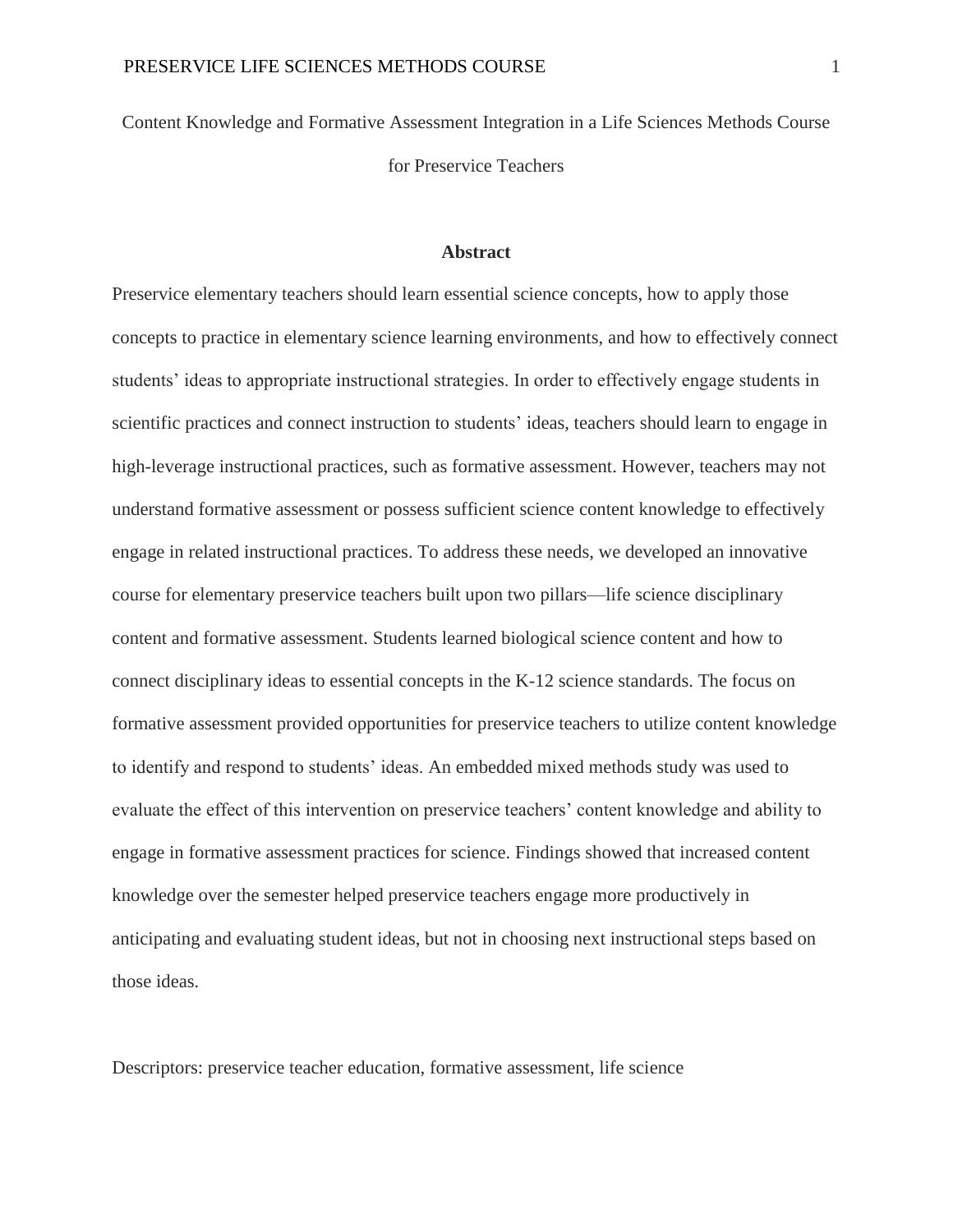# Content Knowledge and Formative Assessment Integration in a Life Sciences Methods Course for Preservice Teachers

Preservice elementary teachers often have limited science subject matter knowledge and the disciplinary content they encounter in teacher education programs is typically not easily translated to use in elementary science learning environments (Rice, 2005; Haefner & Zembal-Saul, 2004). Prospective science teachers should learn essential science concepts, how to identify those concepts within national and local standards, how to engage students in scientific practices, and how to connect students' ideas about science to appropriate instructional strategies, such as formative assessment, in order to respond to their students' ideas.

Formative assessment is a teaching and learning practice grounded in contemporary perspectives on learning that places students' existing ideas as the focus in shaping instruction. Effective science learning environments utilize these preexisting ideas and provide opportunities for students to recognize, expand, and refine their understanding of the world (NRC, 2007). Formative assessment strategies are an important part of teachers creating student-centered learning environments in their classrooms by genuinely engaging with student ideas, taking individual student progress into account, and crafting responsive instruction (Bell & Cowie, 2001; Coffey, Hammer, Levin & Grant, 2011).

The ability of teachers to foster learning environments grounded in students' thinking is dependent on teachers' understanding of how learning develops, their knowledge of disciplinary content, and on their pedagogical content knowledge (Heritage, Kim, Vendlinski, & Herman, 2009). However, past research has shown that elementary teachers may not understand formative assessment or possess sufficient science content knowledge to engage in the practice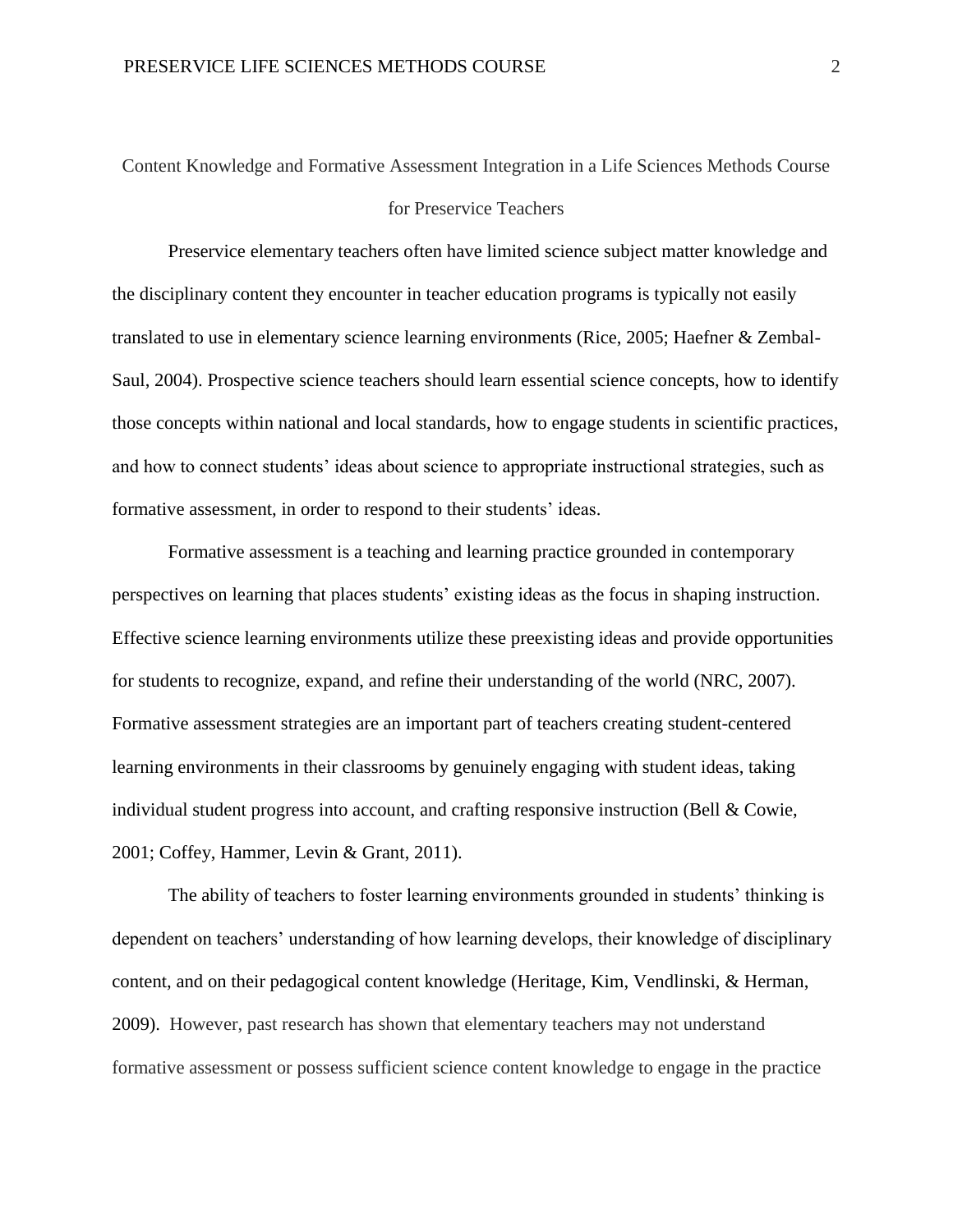effectively (Coffey et al., 2011). Research suggests that teachers are typically better at determining what their students understand than deciding what to do next with that information (Heritage et al., 2009) and need support to incorporate content knowledge into practice in order to engage in formative assessment effectively (Coffey et al., 2011). Therefore, all teachers, including prospective teachers, need opportunities to integrate content knowledge with effective elementary science pedagogy. However, with few exceptions (Friedrichsen, 2001; Haefner, Friedrichsen and Zembal-Saul, 2006; Weld & Funk, 2006), courses that integrate these two components have not been implemented and studied. In particular, more research is needed to determine the effect on preservice teachers' engagement in instructional practices when teacher education includes integration of content knowledge with instructional strategies that forefront students' ideas.

To address these gaps in the research literature, we conducted research around the implementation of a new course for preservice elementary teachers built upon two pillars—life science disciplinary content and formative assessment. This combined focus allowed preservice teachers to learn to use content knowledge to identify trends in elementary student understanding and propose next instructional steps. To study the effect of the intervention, we asked the following research questions:

- 1. Does greater content knowledge enable preservice teachers to more effectively engage in formative assessment for science?
- 2. How do preservice elementary teachers draw upon their content knowledge to anticipate and evaluate evidence of students' thinking?
- 3. How do preservice elementary teachers draw upon their content knowledge to reason about instructional next steps?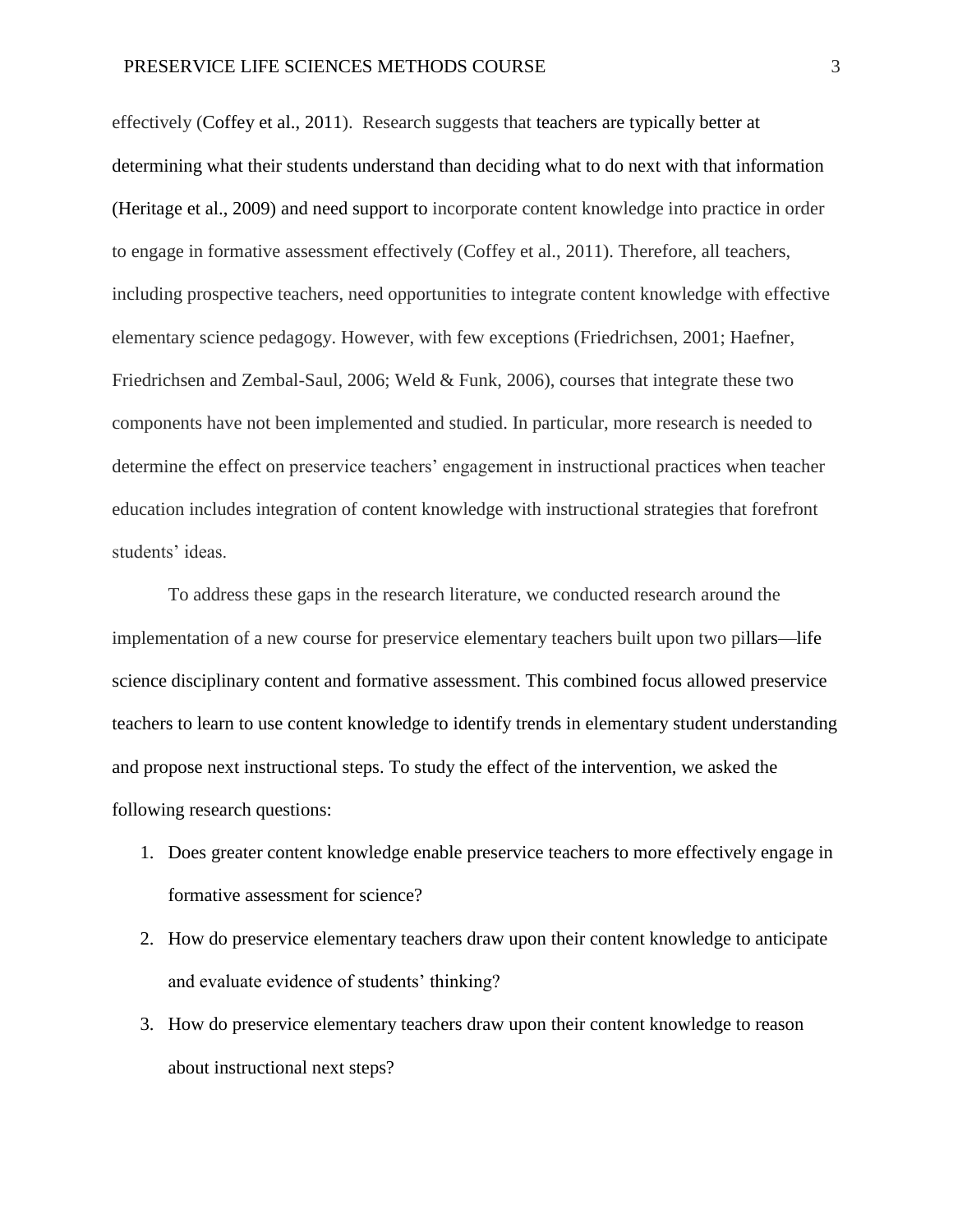# **Background and Theoretical Framework**

Elementary students bring preexisting ideas about the natural world that they have constructed from experiences in their daily lives with them when they enter science classes (Donovan & Bransford, 2005). These ideas may not be scientifically accurate and may need to be expanded or refined. To that end, past research has shown that elementary students hold a variety of alternative ideas about core life science concepts (Anderson, Ellis, & Jones, 2014; Barman, Stein, McNair, & Barman, 2006; Grotzer & Basca, 2003). Science teachers must elicit and utilize students' preexisting ideas in order to give students the opportunity to recognize, expand, and refine their understanding (NRC, 2007). However, most teachers tend to keep their focus on other aspects of classroom context, such as curriculum or classroom routines, and do not consider students' ideas (Levin, Hammer, & Coffey, 2009). Otero and Nathan (2008) have shown that the views preservice teachers have of students' prior science knowledge impacts both their assessment and teaching practices. Teachers' continual improvement of their practice is dependent, in part, on consideration of student thinking and the conditions necessary for students to learn science (Levin, et al., 2009). In order to create science learning environments that are responsive to students' thinking, teachers must understand how learning develops as well as disciplinary content and pedagogical content knowledge (Heritage et al., 2009); taken together, these constitute subject matter knowledge for teaching (Ball, Thames, & Phelps, 2009). This type of responsive instruction can help students "construct understanding of scientific concepts, reason scientifically, appreciate the nature of science, and engage in scientific practices" (Levin et al., 2009, p. 152).

# **Research on Preservice Teachers and Responsive Science Instruction**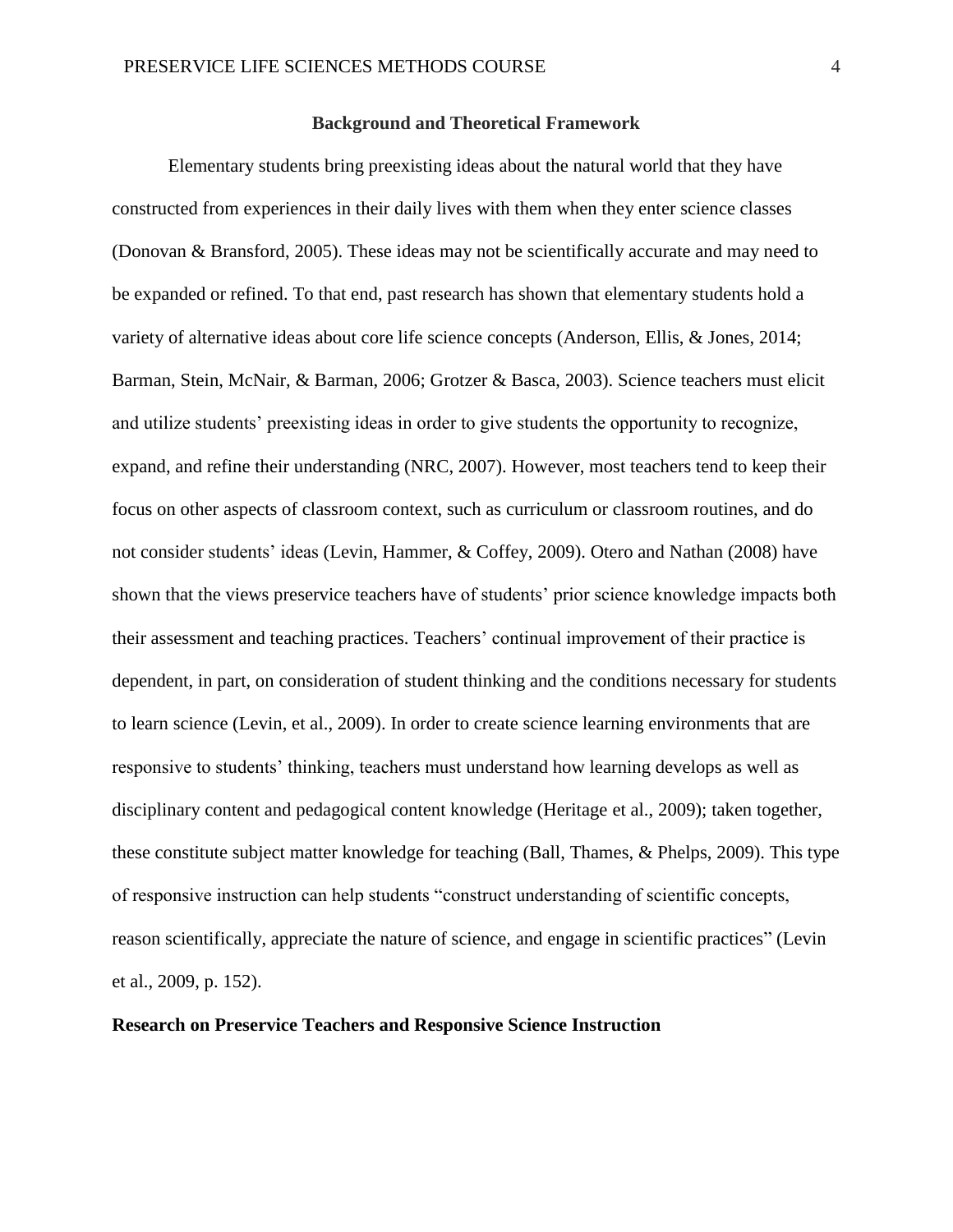Past work has shown that preservice teachers consider preassessment to be disconnected from, or have no relationship to, the notion of student conceptual development (Otero, 2006). Even when preservice teachers do understand the importance of eliciting student's particular ideas, they often do not understand the importance of creating instruction that responds to those students' ideas and needs nor in providing the type of feedback that allows students to advance their learning (Buck, Trauth-Nare, & Kaftan, 2010). As a result, preservice teachers also need to learn how they can integrate theory of how students learn with specific teaching practices that will help students' conceptual development (Otero, 2006). Specifically, teachers need to learn how to recognize and use students' ideas to inform formative assessment practices that will help connect students' prior knowledge to academic objectives (Otero, 2006). Preservice teachers tend to have limited views of what constitutes students' prior knowledge and privilege academic or experience-based concepts for use with formative assessment (Otero & Nathan, 2008). To that end, teachers may also need opportunities to consider the particular aspects of student ideas that require action in order to both effectively understand and enact appropriate formative assessment (Otero & Nathan, 2008).

Past research has shown that preservice teachers often consider students' knowledge in terms of "get it or don't" conceptions (Otero, 2006). This conception often leads to preservice teachers looking for particular clues from students such as whether or not they stated key vocabulary words or if they could discuss particular background knowledge they had learned in a prior context (Otero, 2006). This perceived dichotomy of "get it or don't" has consequences for how preservice teachers conceive of responding to students' ideas. If students' "get" the concept in preassessment, preservice teachers tend to then choose not to teach about the concept at all; whereas, if students "don't get" the concept, preservice teachers proceed with the lesson as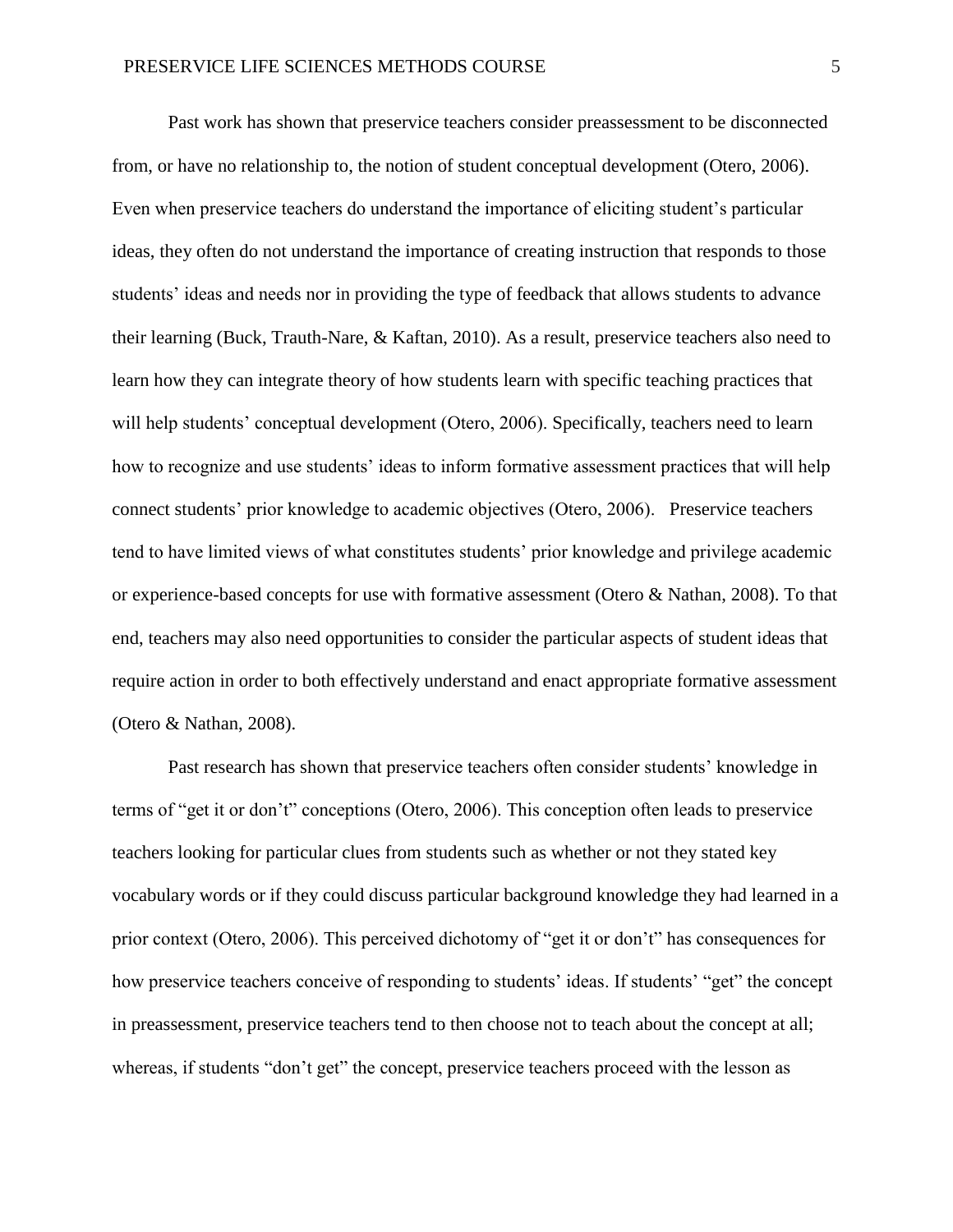originally planned, even if an alteration might be useful to respond to students' particular ideas (Otero, 2006). It is important for preservice teachers to learn how to enact formative assessment in ways that go beyond simply deciding whether students "get it or don't" (Otero, 2006). This requires a focus within teacher education on the way and the context in which students learn and attention to student thinking (Levin et al., 2009).

### **Formative Assessment**

An important way to elicit and respond to students' ideas is through the high-leverage instructional practices of formative assessment (Ball & Forzani, 2009). The practice of formative assessment is grounded in contemporary learning theory and places emphasis on students' ideas directing instruction. Formative assessment strategies allow teachers to engage with individual students' ideas and to craft responsive instruction (Bell & Cowie, 2001; Coffey et al., 2011). The practice of formative assessment involves (a) anticipating and eliciting students' ideas, (b) evaluating students' ideas, and (c) crafting next steps in instruction that connect to students' ideas and are designed to support students' learning.

Unfortunately, the use of formative assessment within elementary science classrooms is not widespread (Hammer, Goldberg, & Fargason, 2012; Morrison, 2013; Otero & Nathan, 2008). Elementary teachers have been shown to lack sufficient knowledge of formative assessment or enough content knowledge to effectively implement the practice (Coffey et al., 2011). When they do implement formative assessment, teachers tend to be better at evaluating student understanding than at selecting follow up instructional strategies that are responsive to that understanding (Heritage et al., 2009). Past work has shown student teachers rely on limited formative assessment strategies and are often unable to provide sufficient rationale for the strategies they choose to implement and need opportunities to engage and reflect on these types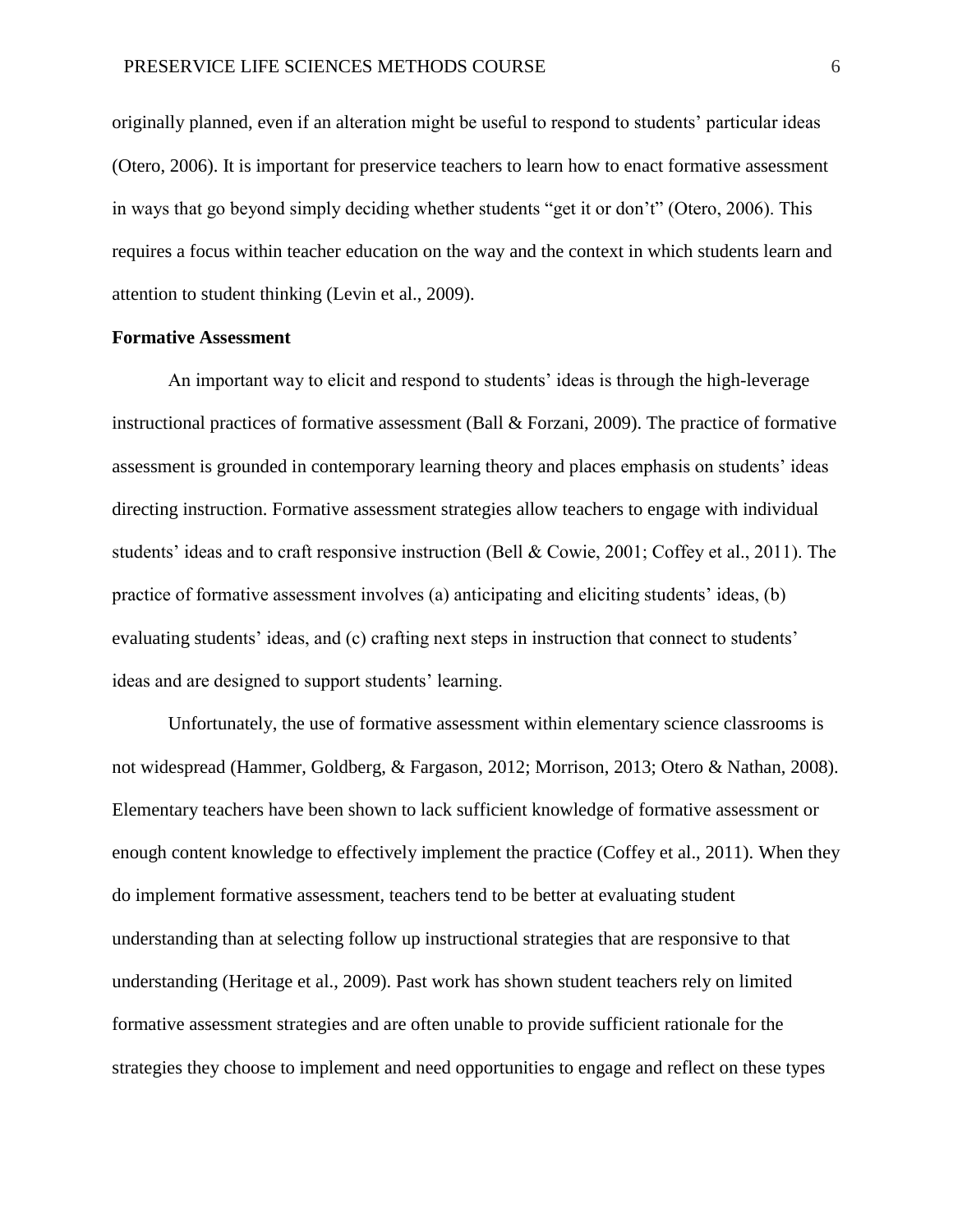of learning strategies during their teacher preparation programs (Kohler, 2008). To that point, Graham (2005) showed that preservice teachers were able to expand their knowledge of classroom assessment by engaging in professional dialogues while in a teacher preparation program. Further, Buck et al. (2010) showed including formative assessment within a science methods course led to increased understanding of some aspects of formative assessment, but preservice teachers still needed more knowledge of how formative assessment was used to guide instructional plans.

# **Subject Matter Knowledge for Responsive Science Teaching**

Though disciplinary content and pedagogical content knowledge are necessary components for teachers to effectively create science learning environments, past research has shown that elementary teachers may not possess sufficient science content knowledge to engage in the practice of formative assessment effectively (Heritage et al., 2009; Coffey et al., 2011). Teachers have been shown to have some of the same alternative conceptions as elementary and middle school students and so are often not sufficiently prepared to teach science to those students (Krall, Lott, & Wymer, 2009). However, research has shown that teachers can learn and accurately present content to their students when they are provided with high quality curricula and professional development (Nowicki, Sullivan-Watts, Shim, Young, & Pockalny, 2010).

Prospective science teachers need support to learn essential science concepts as well as how to translate those science concepts into effective elementary science learning environments to build pedagogical content knowledge (PCK) and implement effective elementary science pedagogy, including formative assessment (Coffey et al., 2011). Unfortunately, preservice elementary teachers often have limited science subject matter knowledge and the science they encounter as undergraduate students is not easily translated to the elementary science classroom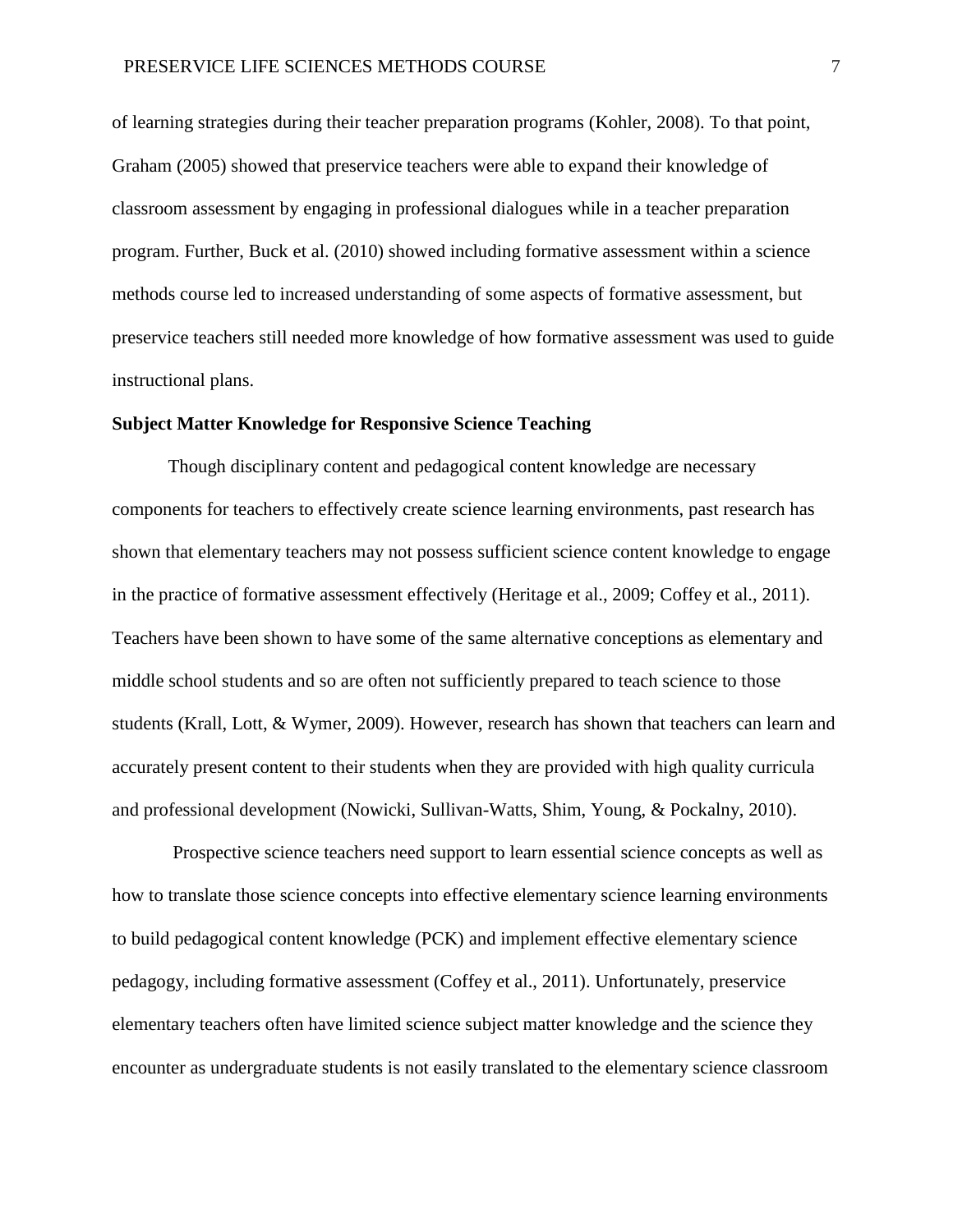(Rice, 2005; Haefner & Zembal-Saul, 2004). As a result, preservice teachers need to learn science content but also how that content aligns with national and local standards, how to engage students in scientific practices, and how to implement appropriate instructional strategies in order to connect students' ideas to scientifically accurate concepts. Teachers can use formative assessment to increase their knowledge of student understanding and build PCK. For example, teachers' interpretation of student responses can help increase their knowledge of student understanding, articulation of goals can help increase their knowledge of the curriculum, and use of assessment tasks can increase their knowledge of assessment (Falk, 2011).

#### **Study Design and Methods**

We used an embedded mixed methods design (Caracelli & Greene, 1997) in which quantitative and qualitative methods were embedded within the larger course development process (Cresswell & Plano Clark, 2011).

### **Context and Participants**

The study involved 49 preservice elementary teachers enrolled in an undergraduate course that integrated life science content with instructional methods. The preservice teachers were undergraduate students enrolled in a three-year elementary education program at a large, Midwestern university. All 49 participants were from Midwestern states; 45 were female and four were male. Only one participant identified her area of specialization as science, while four indicated social studies, 11 indicated math, and 42 indicated language arts/reading.

#### **The New Course**

The innovative course we developed integrated life science content with instructional strategies appropriate for elementary science classrooms. The purpose of the course was to provide undergraduate elementary preservice teachers with the necessary tools to develop a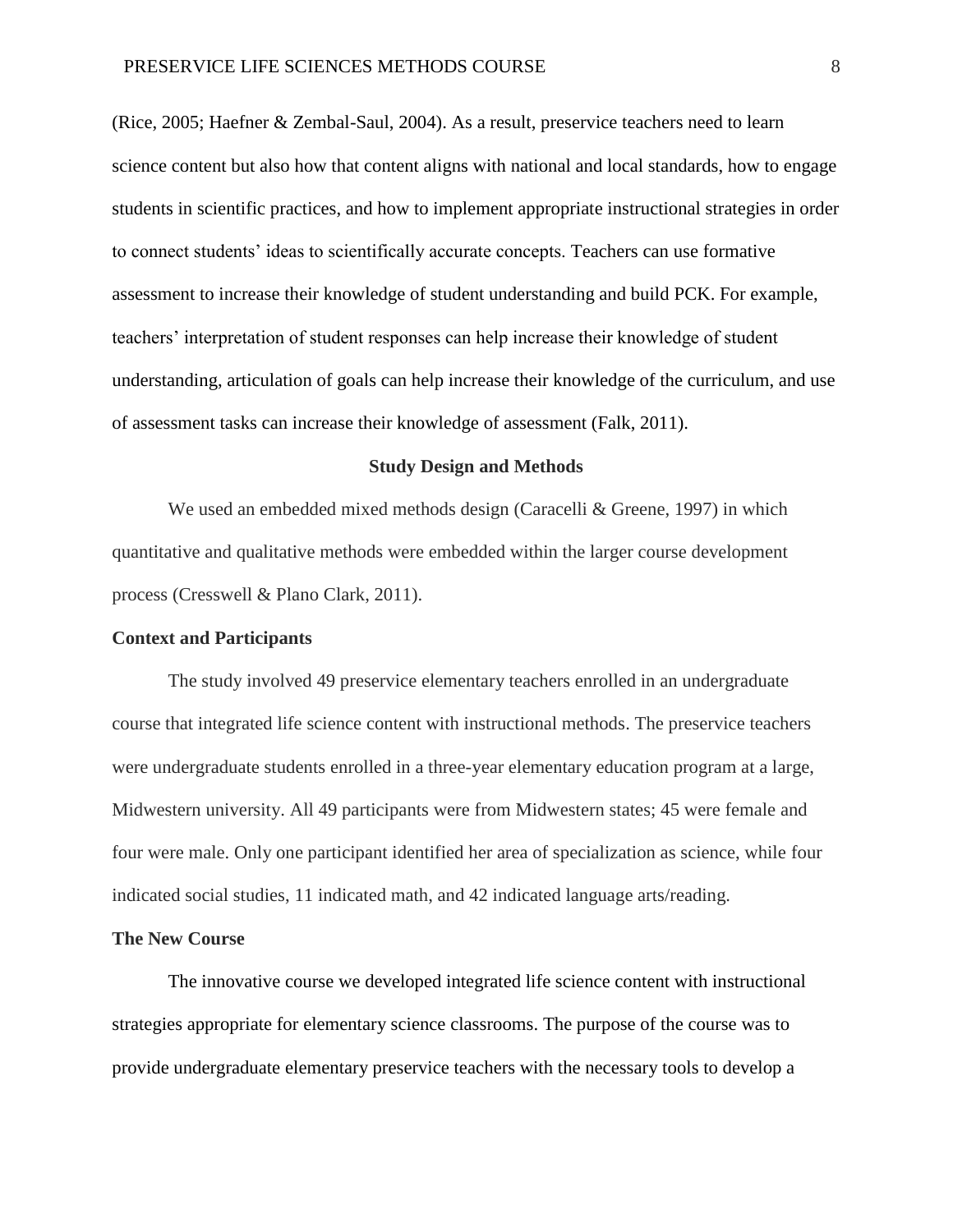robust understanding of the essential concepts in the biological sciences, opportunities to implement elementary science curriculum materials to engage in effective instruction about biological concepts, and resources and opportunities to connect the relevant pieces of adult content knowledge with national and local standards and research on students' ideas. Emphasis was placed on engaging learners in constructing knowledge through scientific inquiry and scientific practices, such as questioning, investigation, explanation, argument, and modeling (NGSS Lead States, 2013). A major focus of the course was on formative assessment and the combination of content and formative assessment allowed preservice teachers to use relevant content knowledge as they evaluated elementary student understanding and selected next instructional steps to address trends in students' ideas.

The course consisted of a central lecture that focused on life science content and weekly, small-group methods labs designed to help students connect life science content to teaching practices, including formative assessment strategies. Guiding questions for the course included (a) What are the essential concepts in the biological sciences that constitute the elementary science curriculum?, (b) What has past research shown about elementary students' ideas and learning in the biological sciences?, (c) What are the characteristics of effective elementary science curriculum materials designed to promote students' learning of essential concepts in the biological sciences?, and (d) What are the crucial instructional strategies that promote students' learning of essential concepts in the biological sciences?.

The life science content was selected to align with Curriculum Topic Study (CTS; Keeley, 2005). CTS is a set of tools and resources that allow teachers to focus on curriculum, instruction, assessment, and teacher content knowledge around a particular science topic (Keeley, 2005). CTS templates provide teachers with direction to resources that will allow them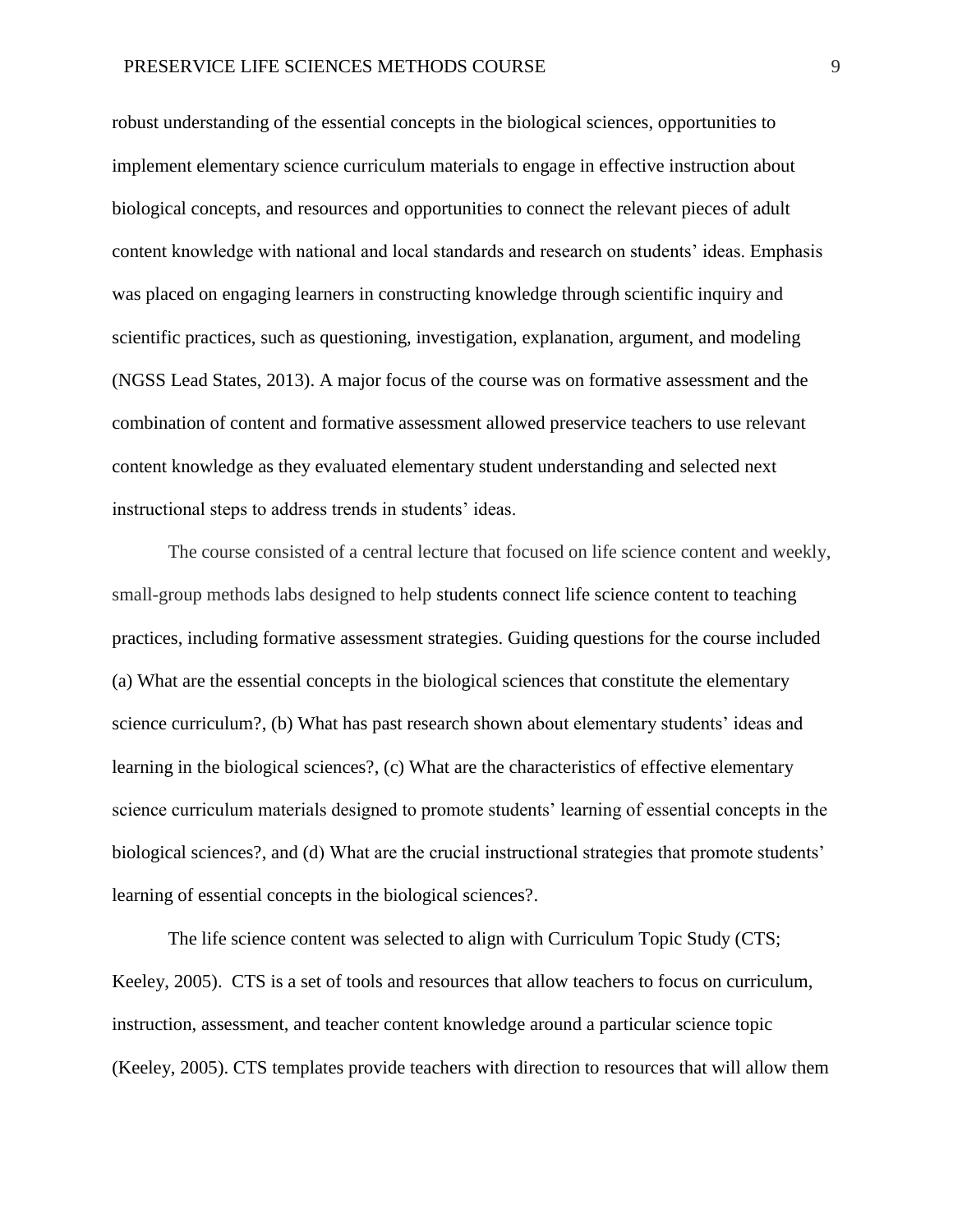to incorporate content knowledge with science standards and research on student ideas. These templates are often used by inservice teachers for planning lessons and professional development (Keeley, 2005). In the context of the course, we used CTS with preservice teachers as a way to connect the relevant pieces of content knowledge to research on elementary students' ideas and to national standards. The preservice teachers completed one CTS guide each week of the semester. The CTS guide topic for each week aligned with the life science content focus of the lecture and the methods lab integrated pedagogical implications for that topic.

#### **Data Collection**

The data for this study consisted of course-related artifacts and student interviews. Each preservice teacher in the course (N=49) completed a multiple-choice test of their life science content knowledge at the beginning and end of the semester. Assessment items were selected from the AAAS assessment item bank (AAAS Project 2061, 2013) which were specifically developed to align with CTS topics and to be used for administration with different groups of learners, including teachers. The particular items selected for the exam were chosen to align with the CTS topics covered in the course.

Preservice teachers also completed three formative assessment assignments that aligned with relevant CTS content topics. In these assignments, they were required to engage in a series of tasks and questions that elicited their pedagogical reasoning of elementary science lessons and student work (Table 1). Preservice teachers were first asked to answer questions related to their content knowledge about the particular assignment topic. They then reviewed a lesson plan and were asked to anticipate ideas students might have about the topics and identify challenges students might have with understanding the key concept of the lesson. Next, preservice teachers examined actual elementary student work associated with the lesson and evaluated students'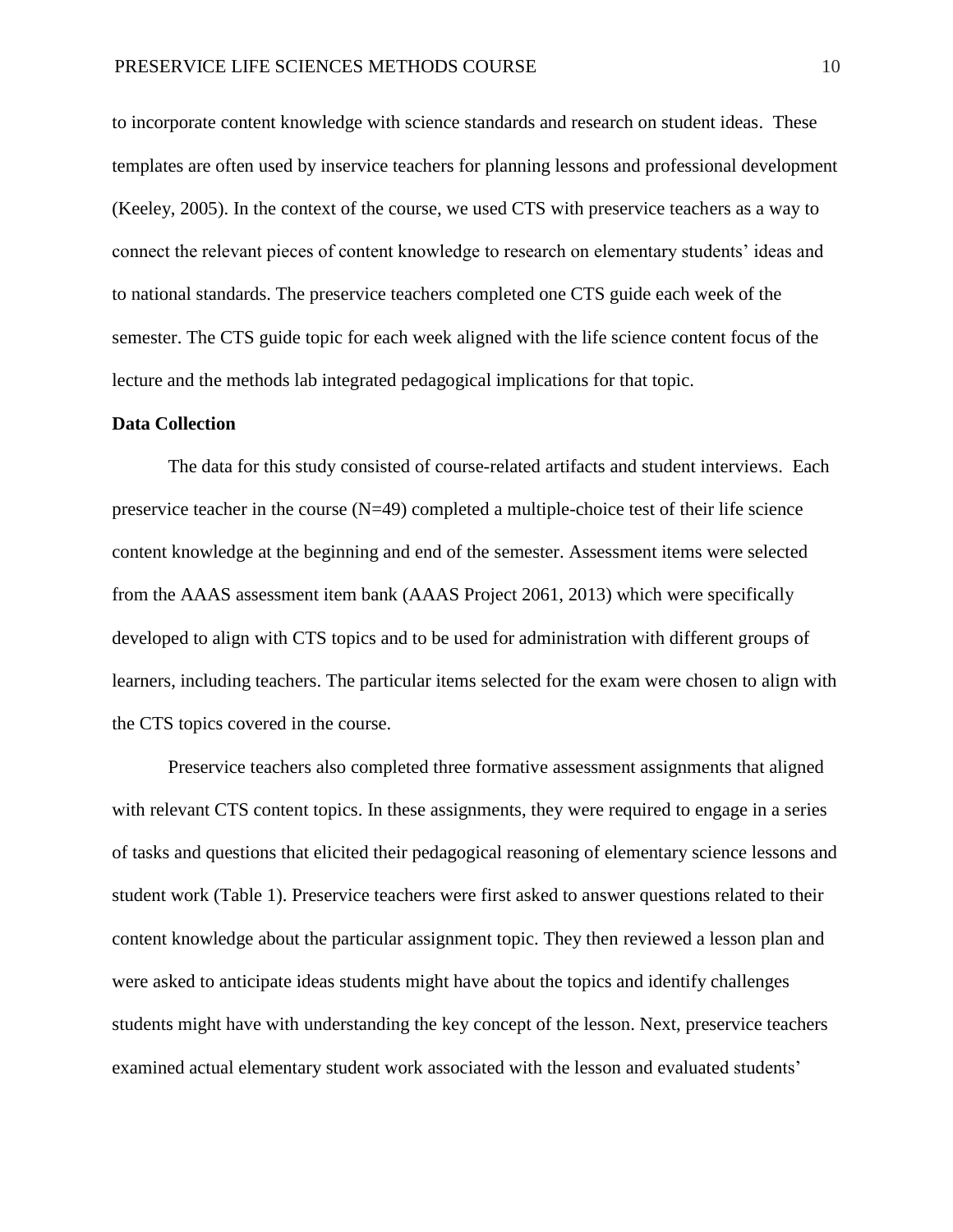responses to identify trends in student thinking. Finally, they were asked to propose next instructional steps to address the gaps they identified in students' understanding and to provide rationale for their decisions. These assignments allowed preservice teachers to engage in formative assessment with existing curriculum materials and to evaluate real responses from elementary students.

Finally, we conducted semi-structured interviews with purposefully-selected (Merriam, 2009) students following the FA assignments. Five students were interviewed after each of the three assignments with an additional five students that varied for each of the three assignments  $(N=10$  interviews per assignment, N=30 total). Each interview lasted 15-20 minutes and was used to engage preservice teachers in thinking about their processes for engaging in formative assessment and to elicit their ideas on each particular assignment in more depth. The interviews were audio-recorded and transcribed for analysis.

#### Table 1

| Assignment     | Content            | Key concept                                                                                                                                 | Question on student worksheet                                                                                                                                                                      |
|----------------|--------------------|---------------------------------------------------------------------------------------------------------------------------------------------|----------------------------------------------------------------------------------------------------------------------------------------------------------------------------------------------------|
|                | Seed<br>dispersal  | Seeds can be dispersed in many<br>different ways based on their<br>physical characteristics.                                                | How does this seed [picture]<br>included] called a cocklebur<br>travel? How do you think it<br>travels this way?                                                                                   |
| $\overline{2}$ | Skeletal<br>system | Bones have three major<br>functions in the human body:<br>support, protection, and<br>locomotion.                                           | (a) What are the three main<br>functions of a skeleton? (b) The<br>skull is a hollow case, made of<br>bony plates. Which of the<br>functions listed above is the<br>primary function of the skull? |
| 3              | Habitats           | Crayfish habitats must include<br>clean, cool water; food; and<br>shelter. These are what the<br>animal requires to live in its<br>habitat. | (a) Draw a habitat that would be<br>suitable for several crayfish and<br>label the objects you draw. (b)<br>What basic needs are supplied by<br>the objects in your drawing? (c)                   |

# *Formative Assessment Assignment Descriptions*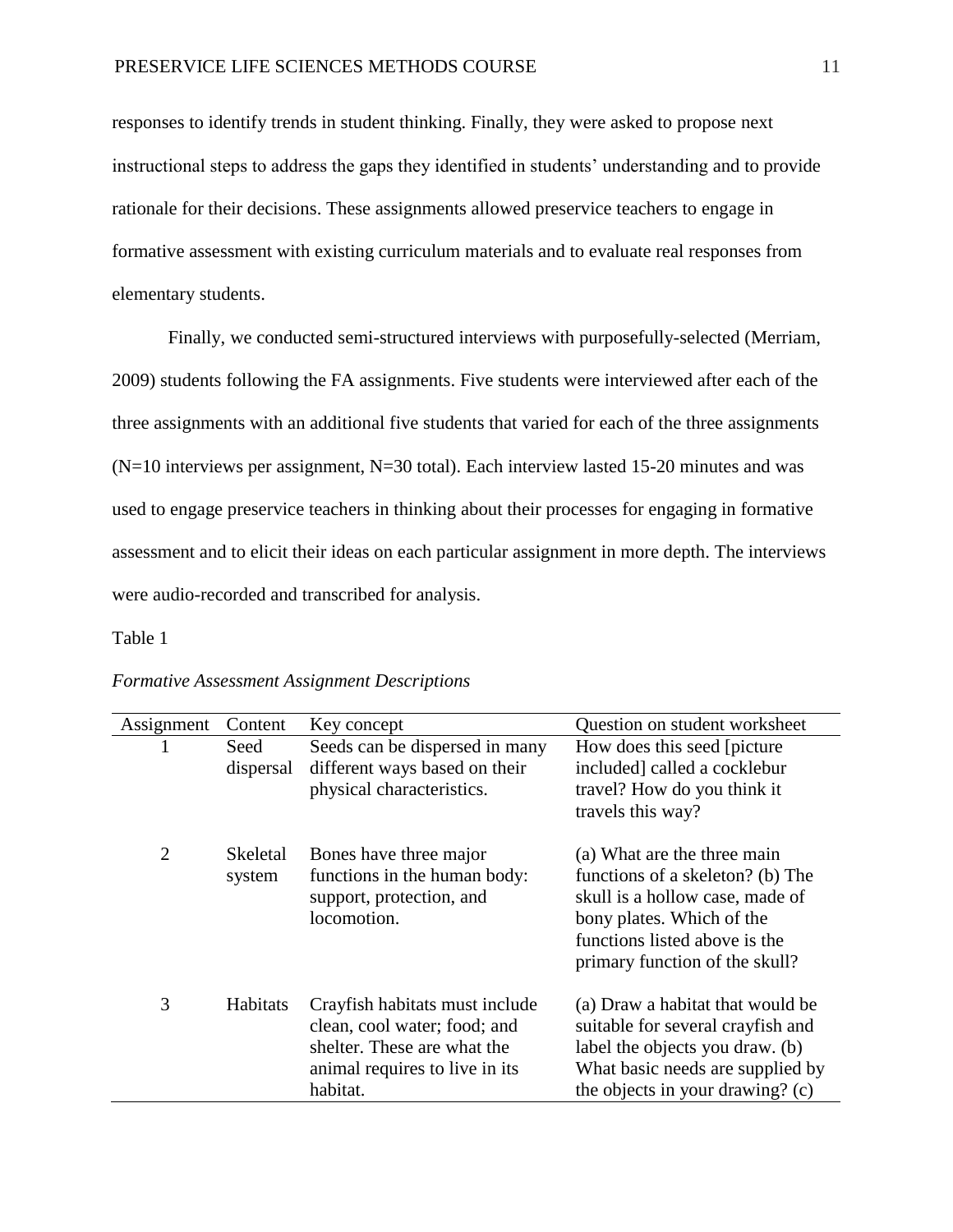What basic need(s) does the crayfish have that you could not draw?

# **Data Analysis**

**Quantitative Analysis.** The pre- and posttests were scored and the final score was used for subsequent statistical analysis. The three formative assessment assignments were scored using a rubric we created. The rubric aligned with each of the questions on the assignment and examined how well preservice teachers (a) understood content knowledge, (b) anticipated student ideas, (c) evaluated student responses, and (d) proposed next instructional steps. Within each of these categories, the rubric further analyzed the degree of detail and accuracy the preservice teachers included in describing trends or lessons and connecting to the key concept of the lesson The rubric consisted of a five point scale from 0-4 where 4 indicated a response that included detailed rationale or an accurate link to a key concept, 3 indicated partial accuracy or detail, 2 indicated partial inaccuracy or a lack of sufficient detail, 1 indicated complete inaccuracy or a response that did not address the question, and 0 indicated no response at all. See Table 2 for an example of rubric items associated with an assignment question.

The rubric went through multiple rounds of revision until two scorers were able to obtain consistent scores. Two scorers analyzed a 10% sample of the assignments. Inter-rater reliability between the two scorers was 72% before discussion and reached 100% following discussion; all remaining assignments were scored by a single scorer. We calculated a total score for each assignment as well as subscores for each major component: *Content* knowledge, *Anticipating* student ideas, *Evaluating* trends in student understanding, and choosing *Next steps* in instruction. The pre- and posttest scores and the formative assessment assignment scores were imported into SPSS for further analysis.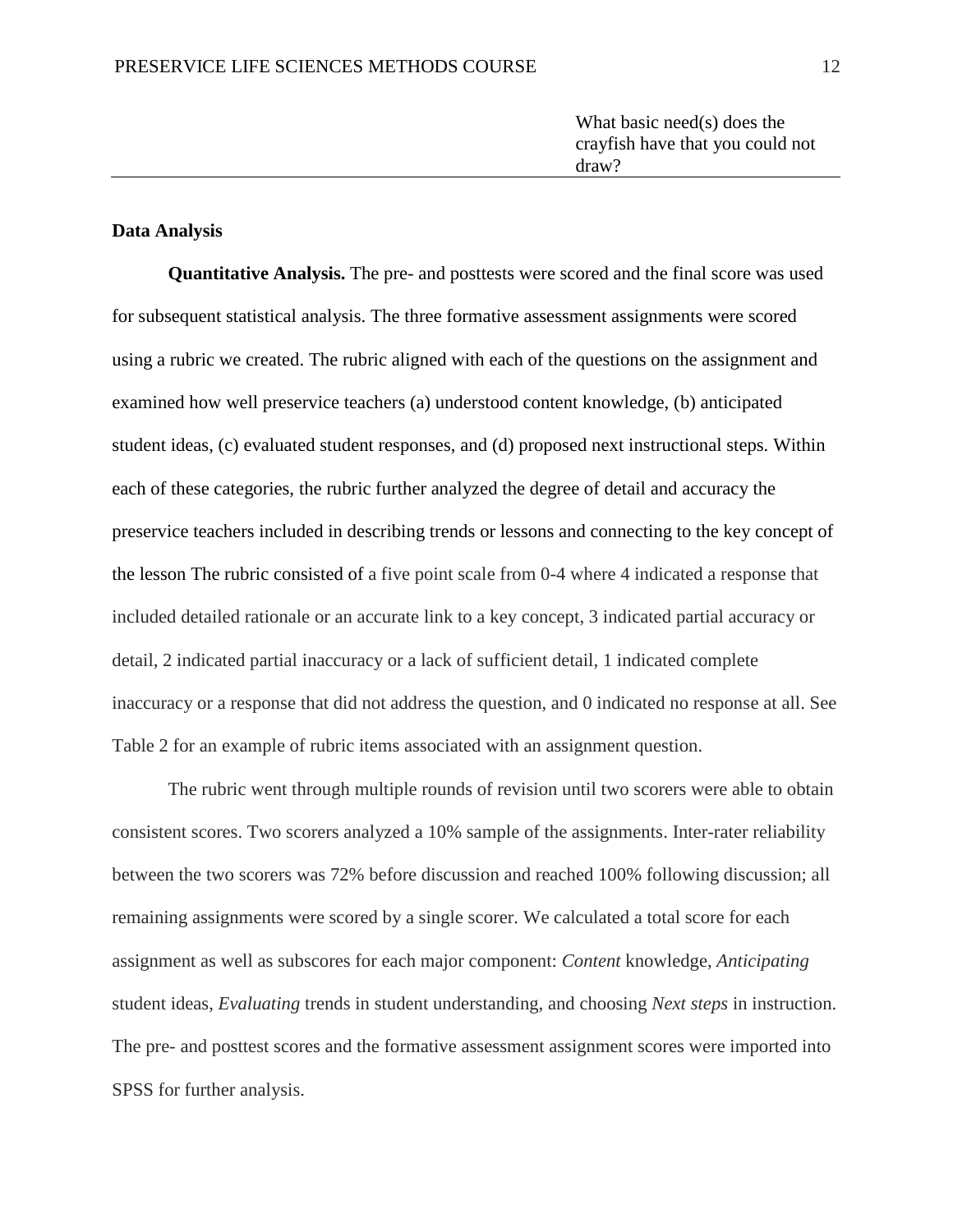# Table 2

# *Example rubric items for assignment question*

| Q: Based on the student work you reviewed, outline a lesson you could use as a next step to |                                                             |                                                                                                                    |                                                                                               |  |
|---------------------------------------------------------------------------------------------|-------------------------------------------------------------|--------------------------------------------------------------------------------------------------------------------|-----------------------------------------------------------------------------------------------|--|
| address misconceptions or gaps in understanding that you observed in the students' work.    |                                                             |                                                                                                                    |                                                                                               |  |
|                                                                                             | (a) Detail/specificity of the                               | (b) Connection to key                                                                                              | (c) Connection to student                                                                     |  |
|                                                                                             | lesson                                                      | concept                                                                                                            | understanding                                                                                 |  |
| 4                                                                                           | Response includes a detailed                                | Response is accurately                                                                                             | Lesson strongly and                                                                           |  |
|                                                                                             | lesson                                                      | linked to the key concept                                                                                          | accurately addresses                                                                          |  |
|                                                                                             |                                                             |                                                                                                                    | previously described student<br>understanding                                                 |  |
| 3                                                                                           | Response includes a general<br>lesson                       | Response is mostly<br>accurately linked to the key<br>concept                                                      | Lesson generally links to<br>previously described student<br>understanding                    |  |
| 2                                                                                           | Response includes a vague<br>lesson                         | Response is minimally<br>linked to the key concept                                                                 | Lesson loosely links to<br>previously described student<br>understanding                      |  |
| 1                                                                                           | Response provides general<br>ideas but not an actual lesson | Response is not linked to the<br>key concept or indicates the<br>respondent does not<br>understand the key concept | Lesson is not appropriately<br>linked to the previously<br>described student<br>understanding |  |
| $\theta$                                                                                    | No response                                                 | No response                                                                                                        | No response                                                                                   |  |

To address research question 1, we used *t*-tests to examine the pre- and posttests and assignments to determine if students' content knowledge improved and if students scored significantly differently on the total assignments or on any of the subsets of questions. We analyzed both the total scores and the subset scores on each of the three assignments using repeated measures one-way ANOVA to determine if students engaged more productively in formative assessment over time. The formula for the repeated measures one-way ANOVA was  $Y_{ij} = \pi_{0j} + e_{ij}$ , where  $Y_{ij}$  is the difference between the total or subset scores on each assignment (*j*) for each preservice teacher (*i*);  $\pi_{0}j$  are the individual assignments per preservice teacher; and  $e_{ij}$  is the error in *Y* (Littell et al., 2006). The dependent variable was the formative assessment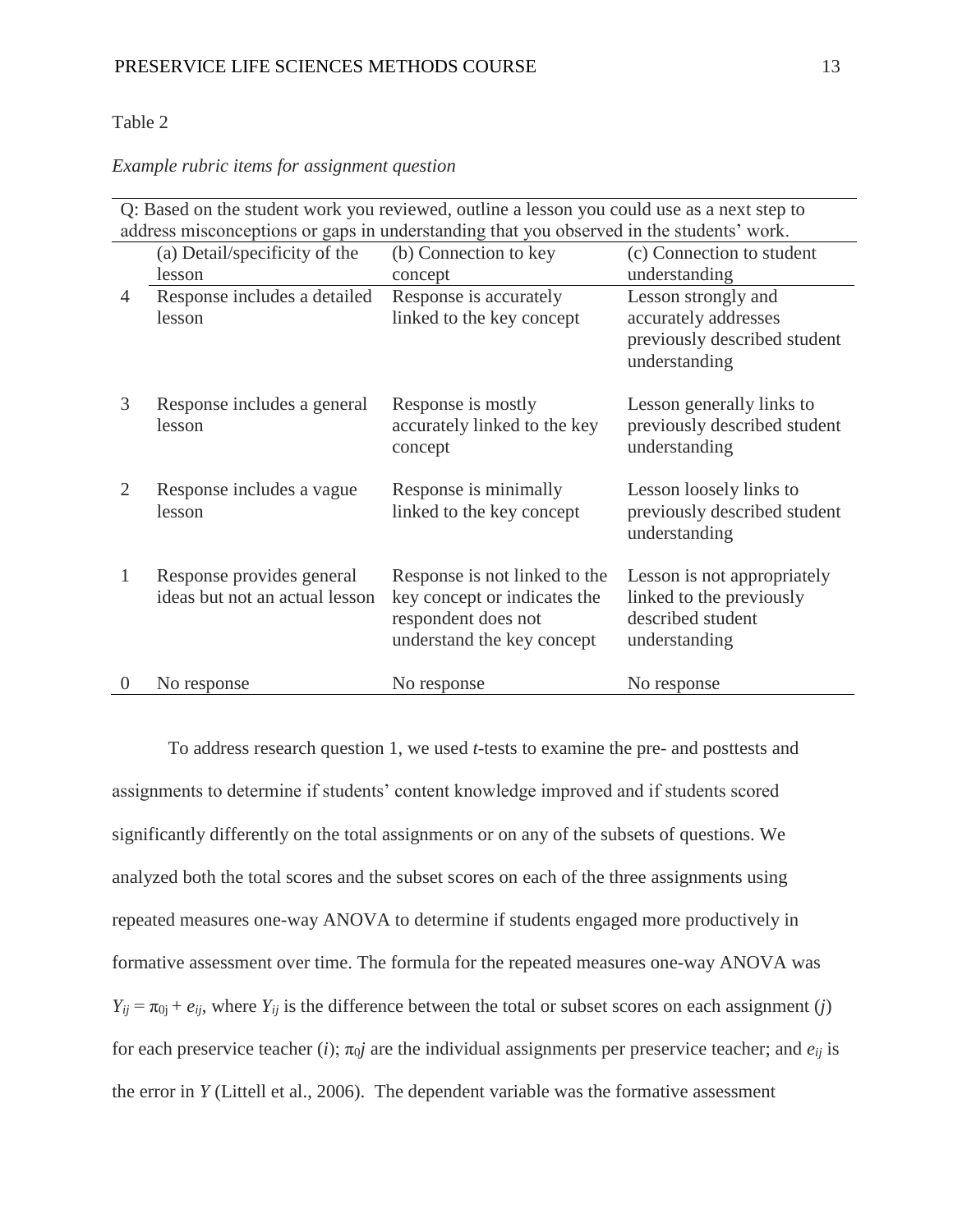assignments and the independent variable was time or, more specifically, the order in which the assignments occurred over the semester. Finally, we used multivariate ANCOVA to analyze the assignments while keeping the final exam as a fixed factor and the pretest as a covariate to determine if preservice teachers' knowledge of life science content predicts effectiveness in engaging in the FA tasks.

# **Qualitative Analysis.**

To address research questions 2 and 3, we qualitatively analyzed the interview transcripts for patterns within and across the assignments using classical content analysis (Patton, 2001). All 30 interviews were imported into qualitative analysis software (QDA Miner 4) and analyzed using pre-established codes: *Content*, *Anticipate*, *Evaluate*, *Next steps*. Two coders analyzed a 10% sample of the data. Inter-rater reliability between the two coders was approximately 98% before discussion and reached 100% after discussion; all remaining interviews were subsequently analyzed by a single coder. Following the pre-established coding, we queried the codes in which *Content* and each of the three FA components (*Anticipate*, *Evaluate*, *Next steps*) coincided (Appendix A). Using these queried data, we identified emergent themes that were compared using a pattern-matching strategy (Yin, 2009) to identify patterns within and across the three assignments and across the preservice teachers. These patterns are presented in the findings.

#### **Results**

## **Content Knowledge and Formative Assessment Practices**

In research question 1, we asked if greater content knowledge enabled preservice teachers to more effectively engage in formative assessment for science. The posttest scores were significantly higher than the pretest scores  $(t(48) = 12.38, p = 1.51E-16$ , Cohen's  $d = 1.49$ ; see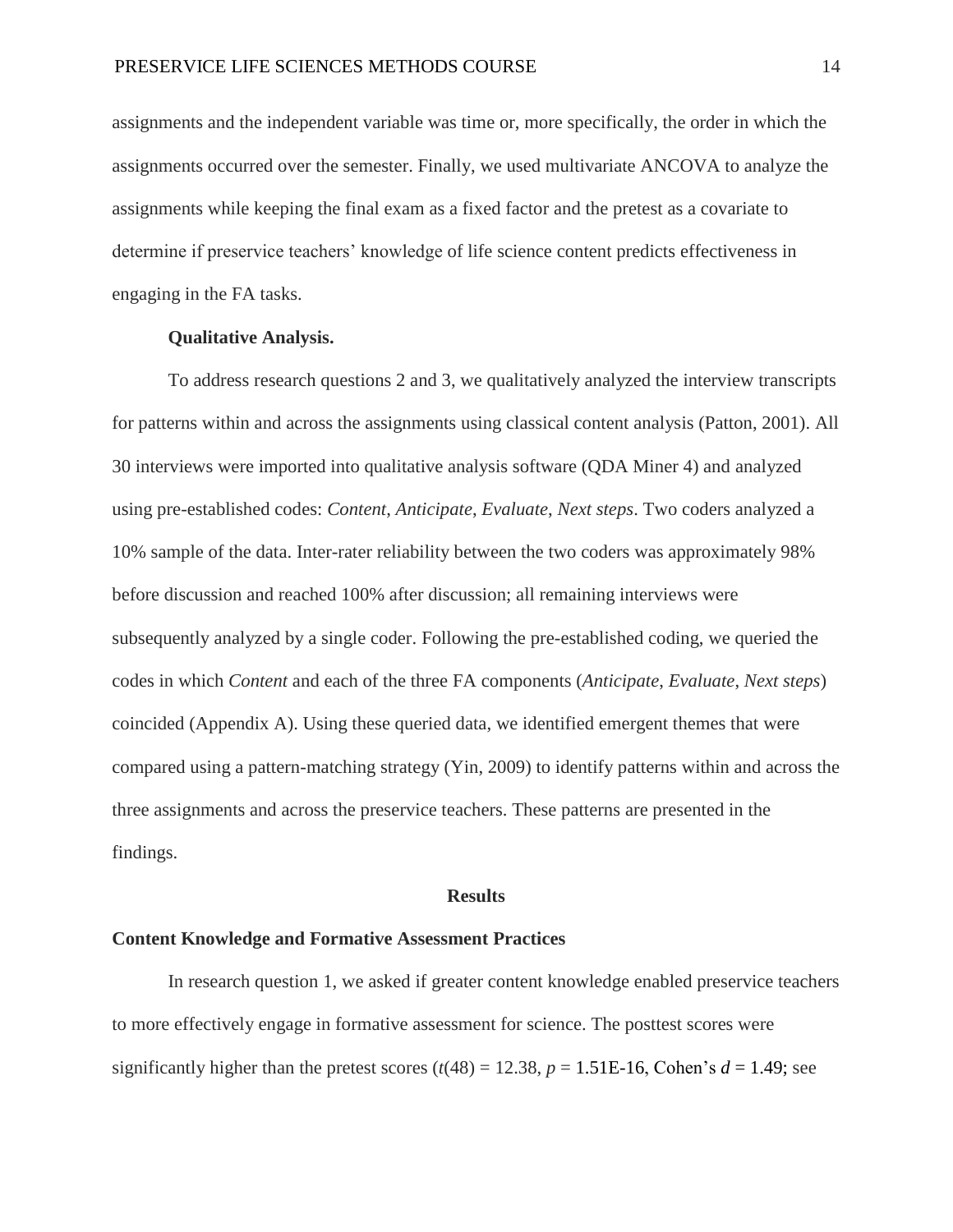Table 4 for descriptive statistics), suggesting the preservice teachers' knowledge of life science

# content grew over the semester.

# Table 4

*Descriptive Statistics for Content Exams and FA Assignment Scores*

|                          | M(SD)        | Min score<br>achieved | Max score<br>achieved | Min score<br>possible | Max score<br>possible |
|--------------------------|--------------|-----------------------|-----------------------|-----------------------|-----------------------|
| Pretest $(n=49)$         | 34.14 (4.27) | 25                    | 44                    | $\left( \right)$      | 48                    |
| Posttest $(n=49)$        | 40.12(3.75)  | 30                    | 47                    | 0                     | 48                    |
| Assignment 1<br>$(n=49)$ | 53.86 (9.41) | 28                    | 72                    | $\Omega$              | 80                    |
| Assignment 2<br>$(n=49)$ | 57.35 (7.98) | 39                    | 72                    | 0                     | 80                    |
| Assignment 3<br>$(n=49)$ | 54.35 (8.59) | 33                    | 69                    | 0                     | 80                    |

Further, the repeated-measures ANOVA shows that the preservice teachers engaged in formative assessment more productively over time for the total assignment scores (Table 5). This was also the case for the FA practices of *Anticipating* and *Evaluating* students' ideas, but not for the *Next steps* subsets on the assignments (Table 5). Therefore, our findings suggest that the preservice teachers significantly improved in their ability to anticipate student ideas and evaluate student work, but not in deciding what to do with that information in developing the next instructional steps.

# Table 5

*Statistical Analysis of Engagement in Formative Assessment Over Time*

| Total assignment                                                       | 5.223 | 2, 47 | $0.007*$ |
|------------------------------------------------------------------------|-------|-------|----------|
| Anticipating subset                                                    | 3.694 | 2, 47 | $0.029*$ |
| Evaluating subset                                                      | 8.089 | 2, 47 | $0.001*$ |
| Next step subset                                                       | 2.311 | 2, 47 | 0.105    |
| $\forall \Omega^*$ . $\Gamma^*$ , $\Gamma^*$ , $\Gamma^*$ , $\Gamma^*$ |       |       |          |

\*Significant at 0.05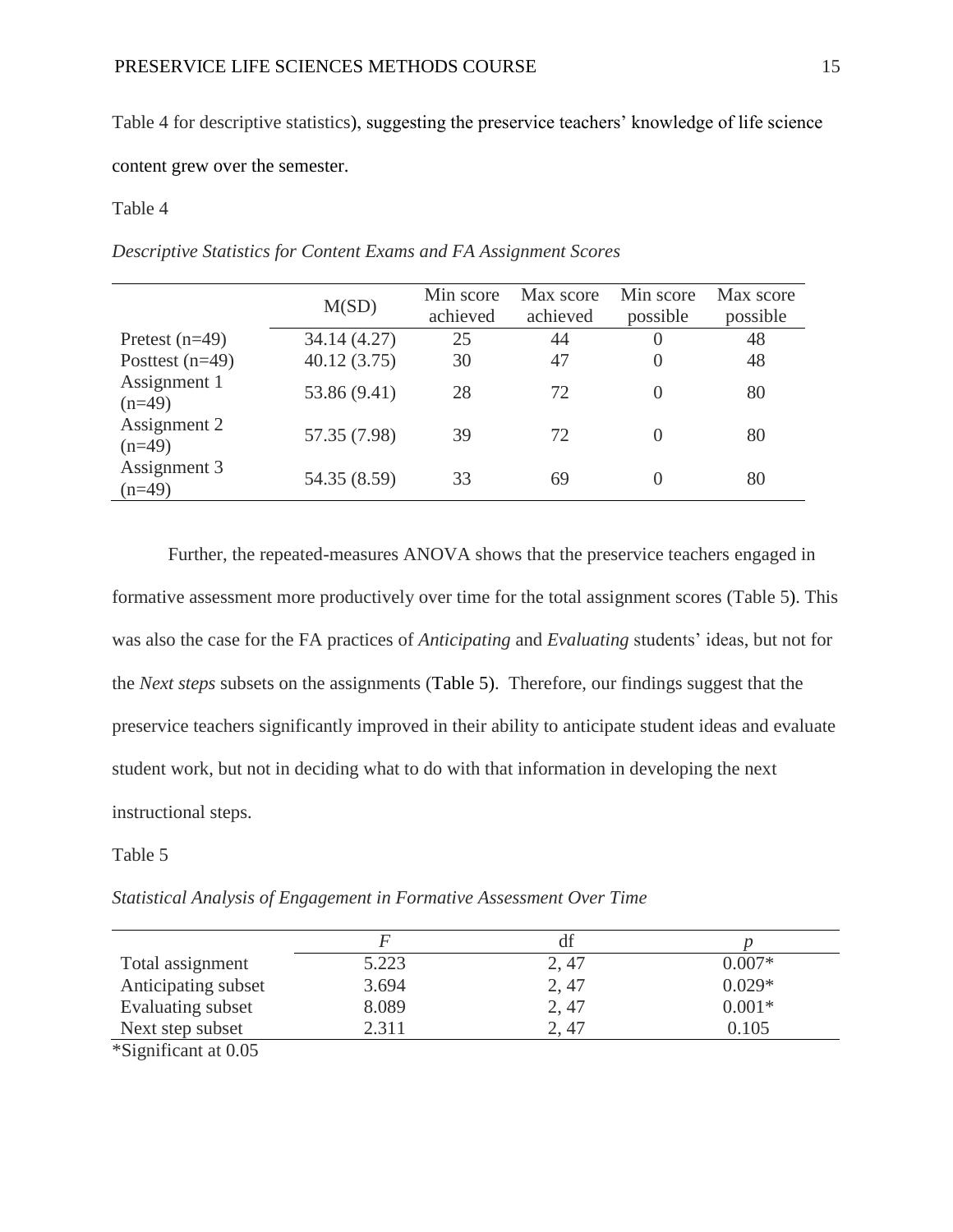To determine the extent to which the preservice teachers' content knowledge predicted their effectiveness of engagement with formative assessment, we used multivariate ANCOVA. We found that the content score on the final exam predicted effectiveness on the assignment score for Assignments 1 and 2 but not for Assignment 3 (Table 6). This suggests that content knowledge allowed students to engage more productively in the overall formative assessment process for the first two assignments, but not for the third assignment which may be due to the difference in the nature of the student work the preservice teachers had to evaluate. These differences will be discussed further in the following section.

Table 6

*Statistical Analysis of Content Knowledge as a Predictor of Formative Assessment Engagement*

|              |       | uі     |          |
|--------------|-------|--------|----------|
| Assignment 1 | 2.391 | 15, 33 | $0.018*$ |
| Assignment 2 | .996  | 15, 33 | $0.048*$ |
| Assignment 3 | 192   | 15, 33 | 0.325    |
| ----         |       |        |          |

\*Significant at 0.05

# **Anticipating and Evaluating Student Ideas**

In research question two, we asked how preservice elementary teachers drew upon their content knowledge to anticipate and evaluate evidence of students' thinking.

**Anticipating.** In all three assignments, we found preservice teachers anticipated concepts students might struggle with based on their own misunderstandings or recognized lack of knowledge about the topic. For example, in Assignment 1, Sarah said, "They probably might think … well, I didn't even know that seeds were living" (Sarah, Assignment 1 interview). Referring to Assignment 2, Megan said, "I put that a question could arise that, why doesn't cartilage such as in the nose and the ears not turn into bone? I wouldn't really know how to answer that for them" (Megan, Assignment 2 Interview). And on Assignment 3, Lauren said, "I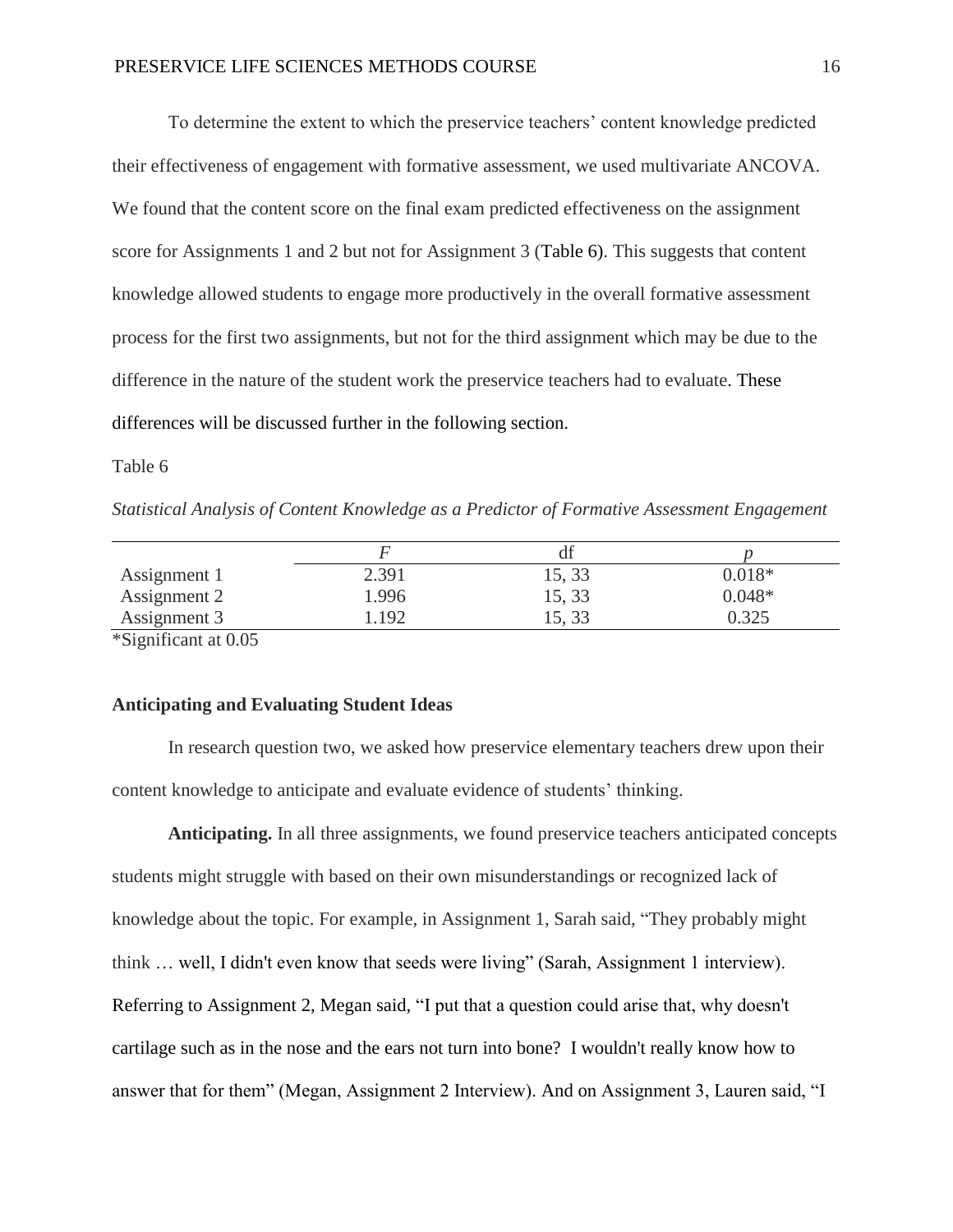had said previously, my background knowledge of crayfish wasn't very extensive so I think a lot of students hadn't seen an aquatic animal unless they have it in their home or been to an aquarium, things like that" (Lauren, Assignment 3 interview). In all three of these examples, the preservice teachers recognized their own lack of knowledge about the particular topic and inferred that elementary students would likely struggle with the same ideas. While the preservice teachers may be correct in their anticipation of student ideas, this reveals the extent to which the preservice teachers lack some of the basic content knowledge they might need to effectively teach the lessons.

However, by the third assignment, many of the preservice teachers began more specifically discussing students' prior conceptions and how they might influence students' understanding and responses. For example, Hannah said, "I don't know if students would have prior knowledge about crayfish and aquatic organisms, rather, because usually you focus on land animals when you're talking about animals" (Hannah, Assignment 3 interview). Lauren said, "I thought because of the crayfish's distinct characteristics, students might have a hard time conceiving it as an animal because their schema for animals may be not that extensive" (Lauren, Assignment 3 interview). While some preservice teachers still discussed their own misunderstandings in terms of what they thought students would understand, others were beginning to include more sophisticated analysis of students' ideas, and to connect them to ways in which students learn, when they anticipated student understanding.

**Evaluating.** In all three assignments, preservice teachers had difficulty evaluating students' ideas due to their own uncertainty with the content or how to interpret student answers if they did contain the particular words or concepts that preservice teachers expected. Hannah said,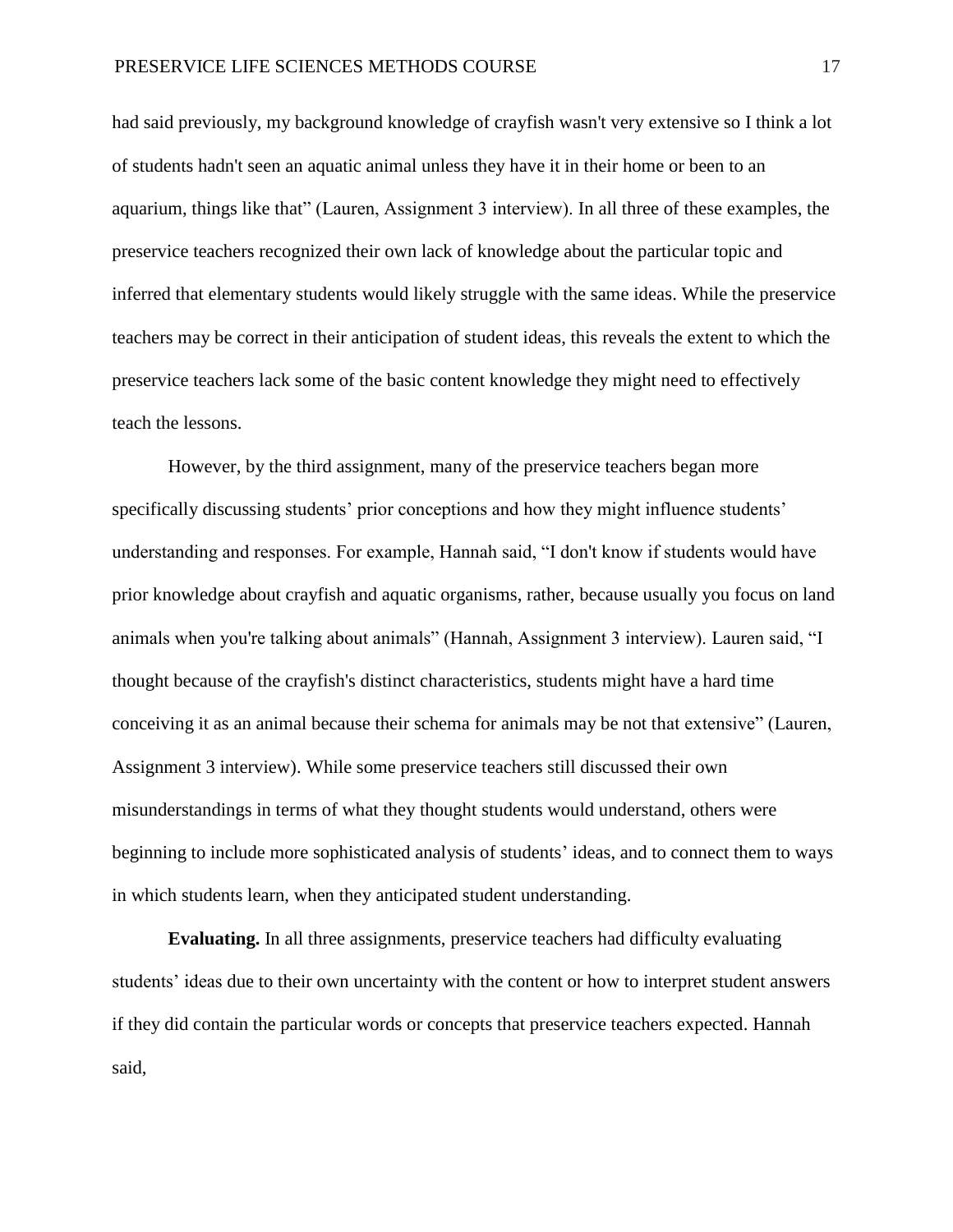And I remember saying that, like I had no idea about the seed, if it's on a tree, is it on a bush, does it grow from the ground, so I didn't know if the students maybe had that background knowledge, and that's why they were saying it fell off a tree? Because I didn't

know, if that's where it grows, is on a tree. (Hannah, Assignment 1 interview) Here, Hannah's own uncertainty about the content made it difficult for her to determine whether or not students' understood the concept. In a second example, Nicole described her criteria for determining student understanding as "…unless I was 100% sure that they understood it by having all three of the concepts, or the key concepts, or the three basic needs written down, then I said they still did not get it fully" (Nicole, Assignment 3). Here, Nicole understood the three basic requirements of a crayfish habitat, but only counted students as understanding if their answer aligned exactly with her understanding of the concept.

Differences in the format of the three assignments may have led to differences in how the preservice teachers were able to consider and evaluate students' understanding. The first two assignments required preservice teachers to evaluate students' ideas based on their written answers. The second assignment was the most straightforward of all three in terms of connection between the key concept and the responses student's provided on the student work. To that end, preservice teachers focused on specific criteria students' had to include to be counted as understanding. For example, Taylor said, "If they were able to list the three functions. Some of them had two, or maybe one was wrong, but for the most part, if they had the three - the protection, support and movement" (Taylor, Assignment 2 interview). Similarly, Monica said, "I put that if they put any ... If they didn't have all three of them, they didn't understand it" (Monica, Assignment 2 interview).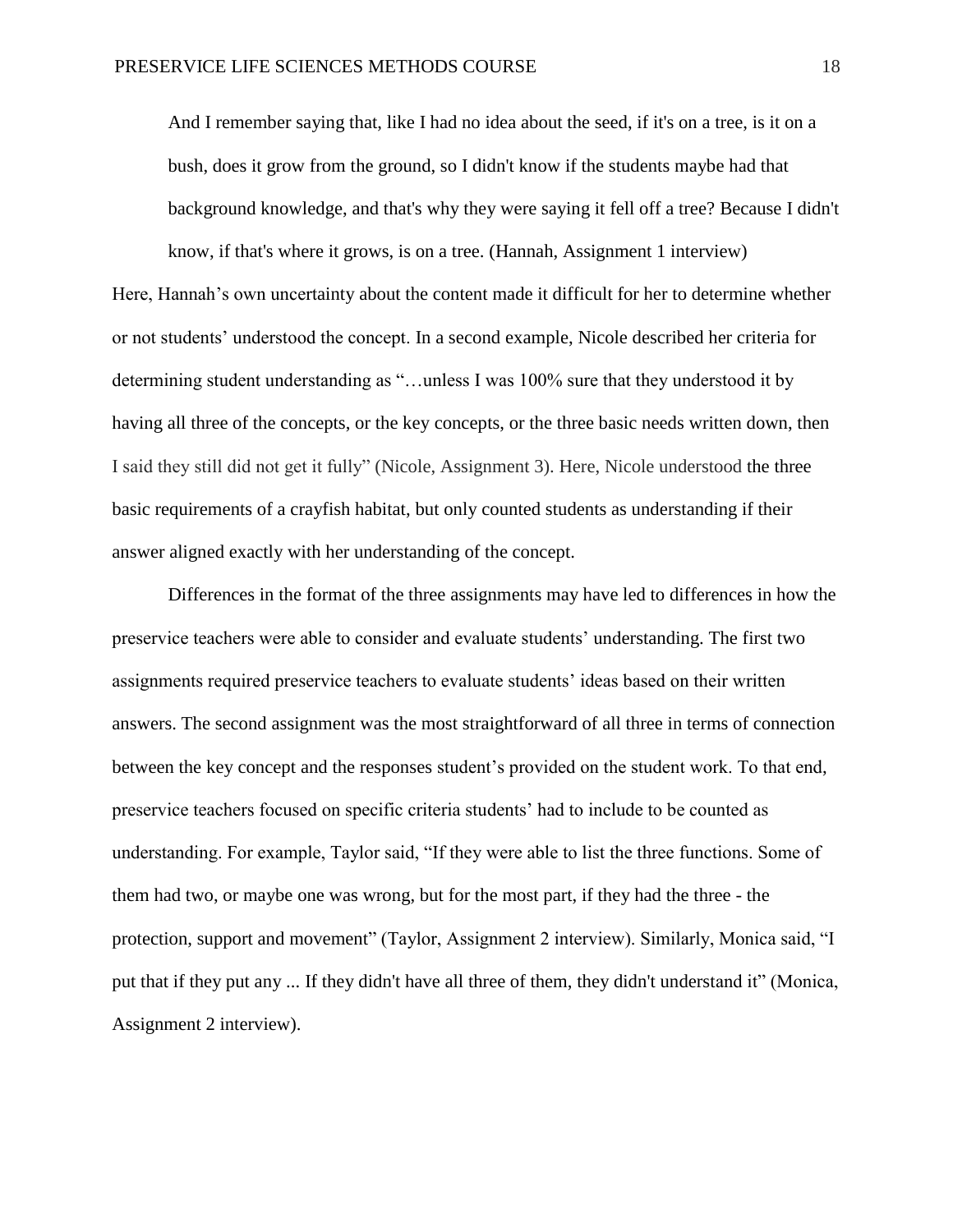However, in the third assignment, preservice teachers had to evaluate students' ideas based on a picture students' drew of a crayfish habitat. The preservice teachers struggled with how to evaluate students' ideas based on their drawings and so the connection to content knowledge was less straightforward than in the second assignment where the students either wrote the correct words or did not. Sarah said,

It was a little tricky to determine whether they got it or not, because I feel when it comes to drawing, a lot of it can be from interpretation, and if you don't talk to the student about what their drawing includes, or what they're trying to say, we might not know what their drawing is saying. (Sarah, Assignment 3 interview)

Similarly, Nicole said,

I also think with the student work that illustrations, like we said, the water sometimes was labeled, but sometimes you didn't know if it was there or not, so I'm sure they all understood that water needed to be in the tank but I don't know if they knew that that was the basic need that they needed. (Nicole, Assignment 3 interview)

In both cases, the preservice teachers had specific criteria they wanted to evaluate, but struggled with how to determine whether or not students really had the criteria they wanted to see. In this third assignment, the student work did not allow the preservice teachers to evaluate the students' ideas based on the presence of particular words or phrases and so they struggled with how to interpret the ideas.

**Reliance on curricular materials.** In all three assignments, preservice teachers relied heavily on the lesson plan or the key concept that was provided with the assignment to determine what content they should understand and evaluate in the student work. Due to the nature of the second assignment, preservice teachers tended to rely specifically on the key concept and its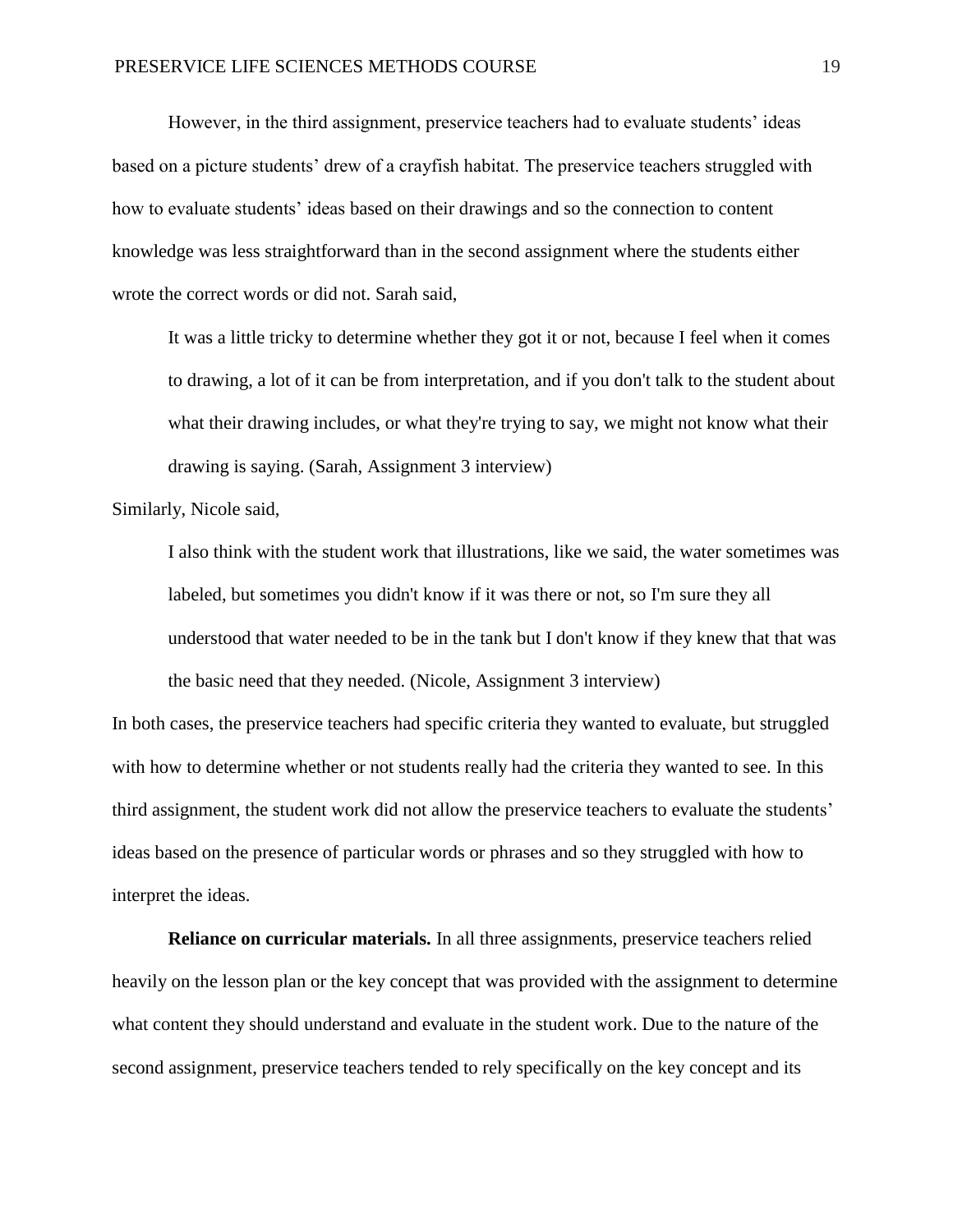direct relationship to student answers (as described above). In contrast, the answers for the first and third assignments were less connected to the specific language of the key concepts. As a result, preservice teachers relied more heavily on information provided in the lesson plan or from content they had learned in the class or in the process of completing the CTS. Particularly as the semester progressed, preservice teachers more commonly referred to work they had done for class, including research into particular topic areas or common student misconceptions. Thus, their connection of their own content knowledge came from information they had recently learned in the context of the class. In Assignment 3, Alyssa said, "When I was reading through both the teacher knowledge and stuff that you should know to teach students about crayfish, I think I wrote down that they might not view crayfish as an animal, and I forget why ... because they may not even view a human as an animal" (Alyssa, Assignment 3 interview). Similarly, Miranda said, "I talked about how a lot of the misconceptions from the CTS are you start with ... or one of the good things is you look at what the students know and what they can find in their environment" (Miranda, Assignment 3 interview). In both of these examples, the preservice teachers referred to the reading they had done to prepare the CTS for that topic both in terms of content and research on students' ideas. In this way, the content knowledge the preservice teachers learned in class were directly applied to their analysis of students' ideas.

#### **Developing Next Instructional Steps**

In research question three, we asked how preservice elementary teachers drew upon their content knowledge to reason about instructional next steps. In the first assignment, preservice teachers proposed follow-up instruction that consisted of reteaching the original lesson with little modification. The lesson consisted of having the students examine different types of seeds to look for differences in physical characteristics and then determine how the seeds might be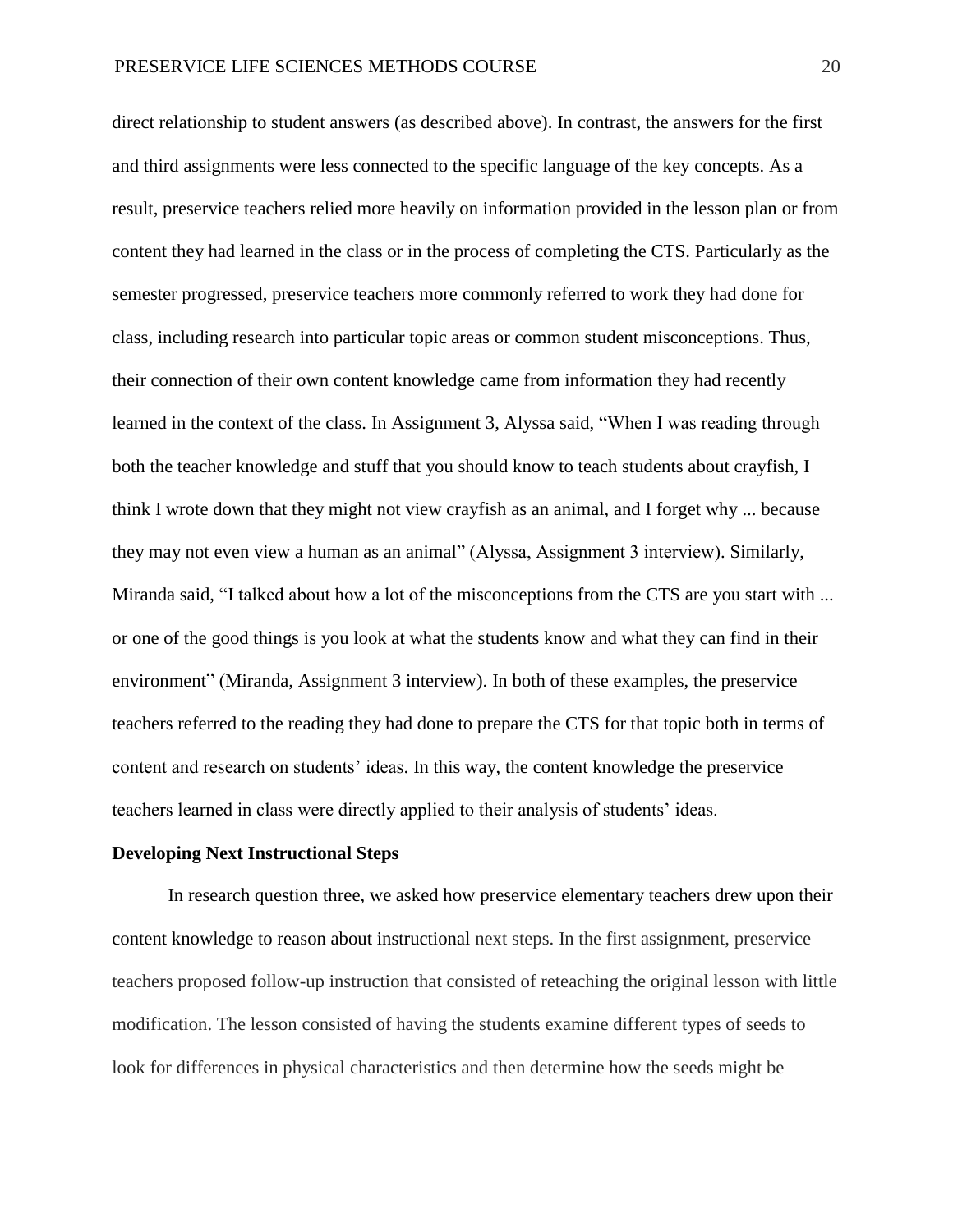dispersed. Most preservice teachers suggested next step lessons with these same procedures, such as

I thought it was really important to bring in actual seeds, so that the kids handle and observe, and use with a magnifying glass or something. To just be able to look for themselves, and to see, oh, this seed has a burr, and it can stick to my clothes. Or this seed is really light, and it could travel by wind. (Megan, Assignment 1 interview) Any new ideas they presented involved only slight changes from the original lesson, such as using different seeds. For example, Lauren said, "Maybe use a seed that they're more familiar with, not necessarily one that we've worked with" (Lauren, Assignment 1 interview).

By the second assignment, preservice teachers proposed new ideas that were different from the original lesson, but struggled to connect them to the specific trends and misconceptions they saw in the student work. In Assignment 2, for example, Sarah tried to connect a concept the students struggled with (the function of the skeletal system in protecting internal organs) with a concept they understood (the function of the skeletal system in moving the body):

I'd try to do something with motion because at jump rope, they really got it for that one. The movement. A lot of them got the movement part, and I thought it's because they did something that was fun, and it was memorable, and it was right there. For the protection, I'd try to do other movement activities and such so that they would also as well get what the other functions were. (Sarah, Assignment 2 interview)

Similarly, Lauren said, "The follow-up lesson, I said I want to minimize the misunderstanding of the term function as well as shed light on other students or whether they were actually struggling with that phrasing or it was just a mastery of the concept" (Lauren, Assignment 2 interview). Although both proposed a next step that was responsive to the students' understanding, they did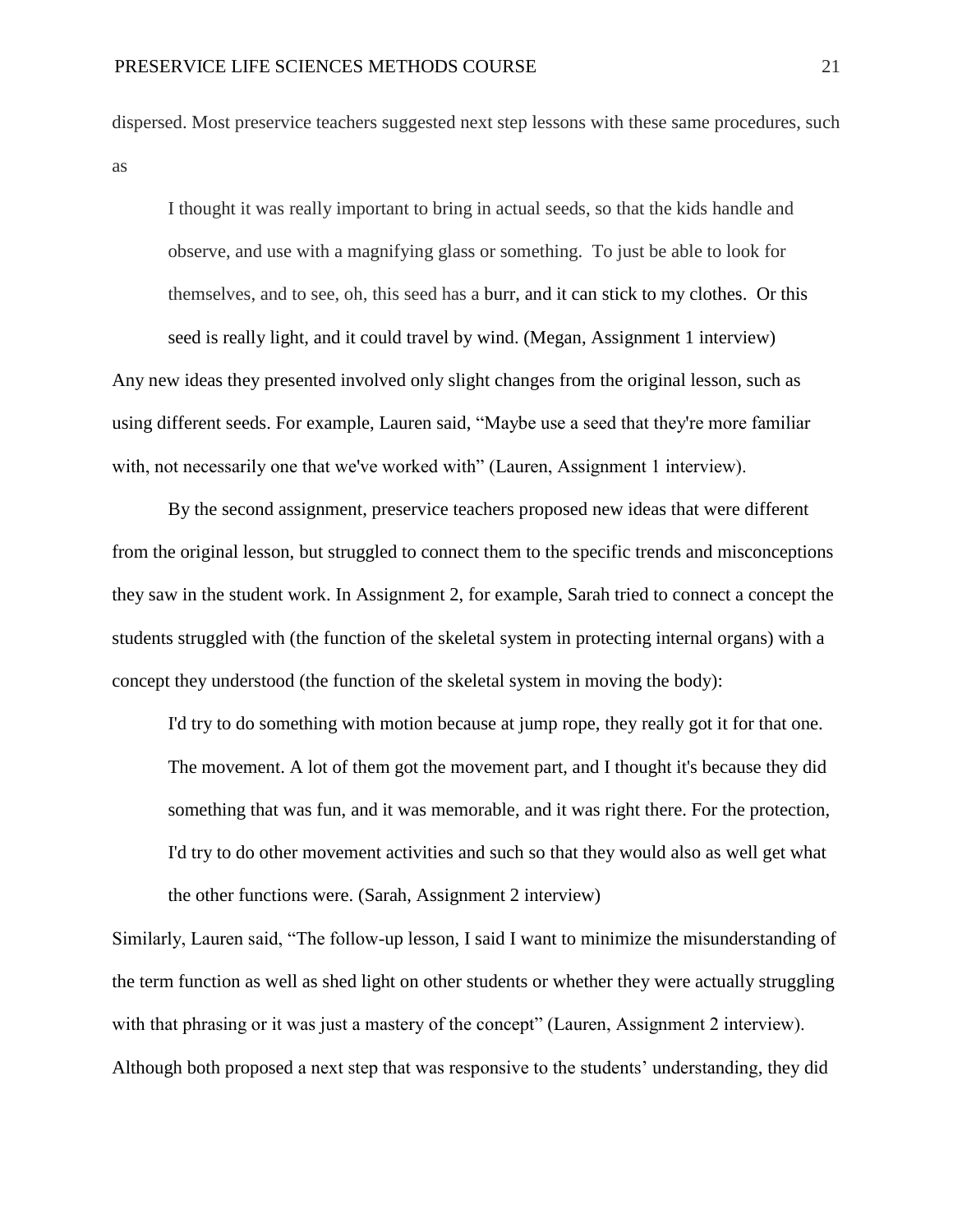not articulate how they would connect the protection function to movement activities or how that would enhance students' understanding of the key concept.

By the third assignment, preservice teachers focused more on connecting to the issues they saw in the student work; specifically, the elementary students were not thinking of a natural habitat when they answered questions about a crayfish habitat. In Assignment 3 Megan proposed,

My follow-up lesson would be showing them a video clip of a crayfish living in the real bio-habitat. First I would explain the basic needs of the crayfish in the classroom habitat and then we would watch the video. I said we could pause it when a student points out one of the basic needs found. Then we could find similarities and differences between those, so the crayfish living in our classroom might use pots as their shelter, but the crayfish in the wild don't have that, so they would use rocks or find something else. (Megan, Assignment 3 interview)

Though she still lacked some rationale for how these ideas would enhance student understanding, Megan clearly identified what steps she would take and connected the ideas to the problems that she identified in the student work.

**Use of newly learned strategies.** By the third lesson, the preservice teachers began using next step strategies they had learned in class as ways to address the difficulties students were having with the content. However, the proposed strategies were used generically and did not necessarily contain specific content from the lesson. Hannah proposed,

I did how they could go over all the student work as a class…and how that would help them kind of analyze each other's work to determine - why did this person put this or why did this person not put something down. That way, they could kind of come up as a group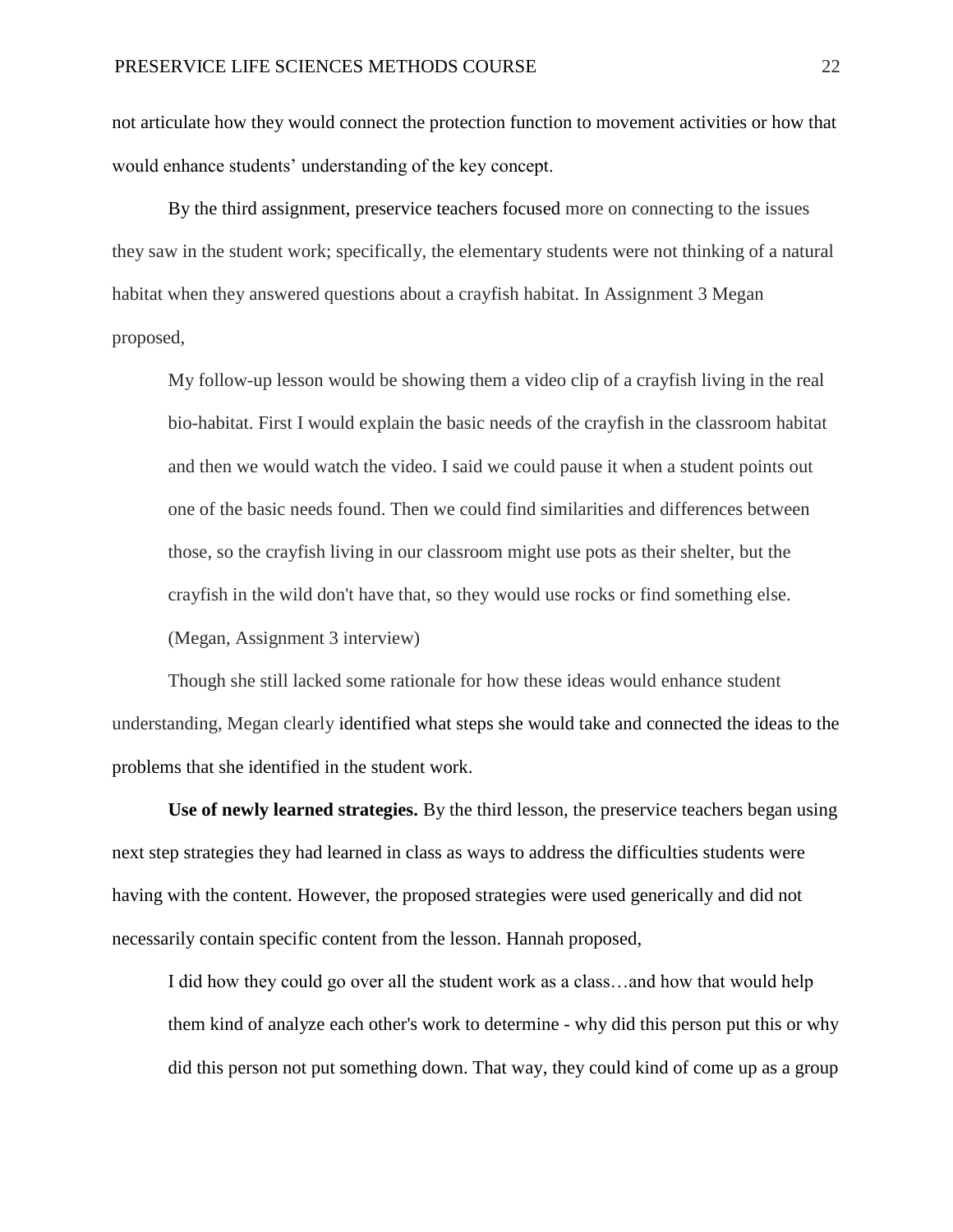with the three basic needs kind of together, rather than me just telling them, 'The three basic are.' If they're working as a group and reviewing student work, they can kind of think about it all together. (Hannah, Assignment 3 interview)

In this example, Hannah proposed using a strategy in which the students examine anonymous student work and have a discussion about what was good about the answer and what needed improvement. The students would work as a group to analyze the examples and then would determine what a best answer would look like. While this strategy is used correctly in this example, the content connection is limited. Hannah mentioned having the students determine the three basic needs, which was the key concept of the lesson, but did not connect this to the specific problems she saw with the student work and the particular problems the students had. This was common when the new strategies were implemented in that the preservice teachers connected them superficially to the topic of the lesson or the student work, but did not discuss how the particular strategy specifically would help enhance student understanding. Importantly, though, the preservice teachers were attempting to integrate these new strategies they were learning as a part of the class into the work they were doing. The attempt to utilize strategies they were still in the process of learning may be why they did not show increased scores on this subset of questions.

### **Summary of Findings**

This study focused on the effect of implementation of an integrated course for preservice elementary teachers that was built upon the two pillars of life science content and formative assessment. The research focused on the extent to which content knowledge enabled preservice teachers to more effectively engage in formative assessment for science as well as how preservice elementary teachers drew upon content knowledge to anticipate and evaluate students'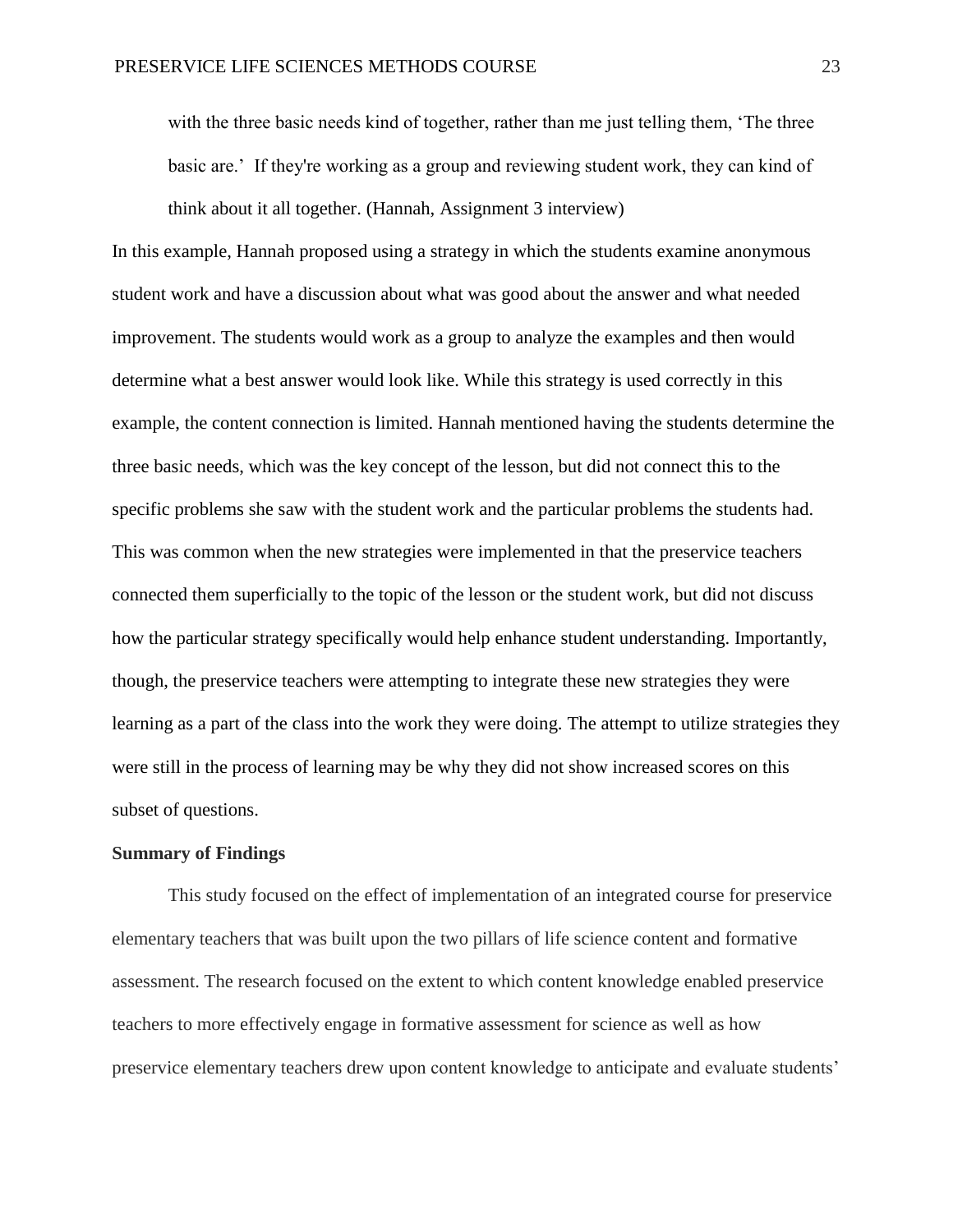ideas and propose next instructional steps based on those ideas. We found that preservice teachers' life science content knowledge grew over the semester and they improved in their ability to engage in formative assessment practices, specifically in anticipating and evaluating students' ideas. The content knowledge they gained during the semester allowed them to engage more productively in the formative assessment process for the first two assignments, but not for the third. In the qualitative analysis, we found that preservice teachers anticipated student understanding based on their own misunderstandings or lack of content knowledge and they had difficulty with evaluating students' ideas due to their lack of content knowledge or the lack of alignment with the students' responses to the preservice teachers' content knowledge. The content the preservice teachers discussed often came from the lesson plan and key concept or from information they learned in the class and by completing the CTS. Finally, the preservice teachers were able to incorporate more of a connection to students' particular ideas into the next instructional steps they proposed as they progressed through the semester and were able to begin to incorporate new strategies learned as a part of the course.

#### **Synthesis and Discussion**

In this study, we investigated an innovative approach to addressing the need for engaging preservice elementary teachers in integrating science content knowledge with effective elementary science instruction. The study is grounded in, and informs research on, preservice elementary teachers' disciplinary knowledge of science (Haefner & Zembal-Saul, 2004; Rice, 2005) and high-leverage formative assessment practices (Ball & Forzani, 2009; Bell & Cowie, 2001; Coffey et al., 2011). These two pillars are fundamental to teachers engaging students' ideas and responding to the many alternative ideas about core life science concepts that students bring to elementary science classrooms (Anderson, Ellis, & Jones, 2014; Barman, Stein, McNair,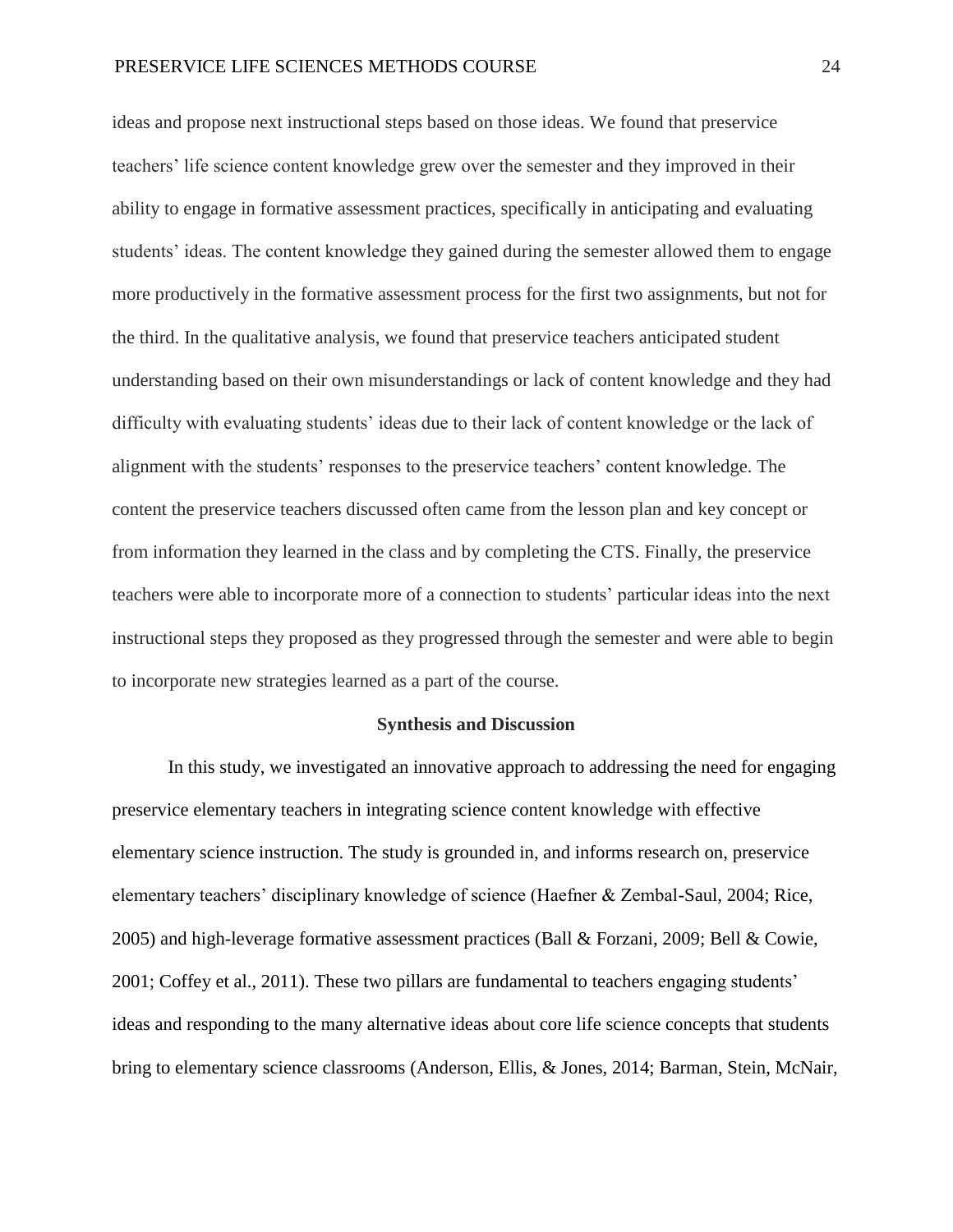& Barman, 2006; Grotzer & Basca, 2003). Though previous courses have integrated content with pedagogy (i.e., Friedrichsen, 2001; Haefner, Friedrichsen, Zembal-Saul, 2006; Weld & Funk, 2005), the innovative new course we designed builds upon these efforts to emphasize life science content, responsive science instruction, elementary standards, and research on students' ideas to support K-5 student learning in the life sciences. Findings from this study provide insight into how preservice elementary teachers integrate content knowledge and formative assessment practices and inform the design of future science teacher education courses.

First, results show that preservice teachers were able to develop more content knowledge over the semester. Though some of this content was delivered through lectures, much of it came from the preservice teachers engaging in CTS and connecting relevant adult content knowledge to students' ideas and elementary standards. This combination of content knowledge and pedagogical content knowledge is what Ball et al. (2008) refer to as subject matter knowledge for teaching. Thus, not only did preservice teachers learn life science content, they also learned about the process and resources they will need as practicing teachers to seek out and learn relevant content as they begin to engage with new curricula and teach a wider variety of science lessons.

Second, increased content knowledge allowed them to engage more productively in formative assessment practices, particularly in effectively anticipating and evaluating student ideas. Though past work has shown that elementary teachers may not possess sufficient content knowledge to effectively implement formative assessment (Coffey et al, 2011), the findings from this study indicate increasing content knowledge can have measurable effects on improvements to formative assessment practices. The preservice teachers often anticipated and evaluated student's ideas based on their own understanding, or lack of understanding, of the content. This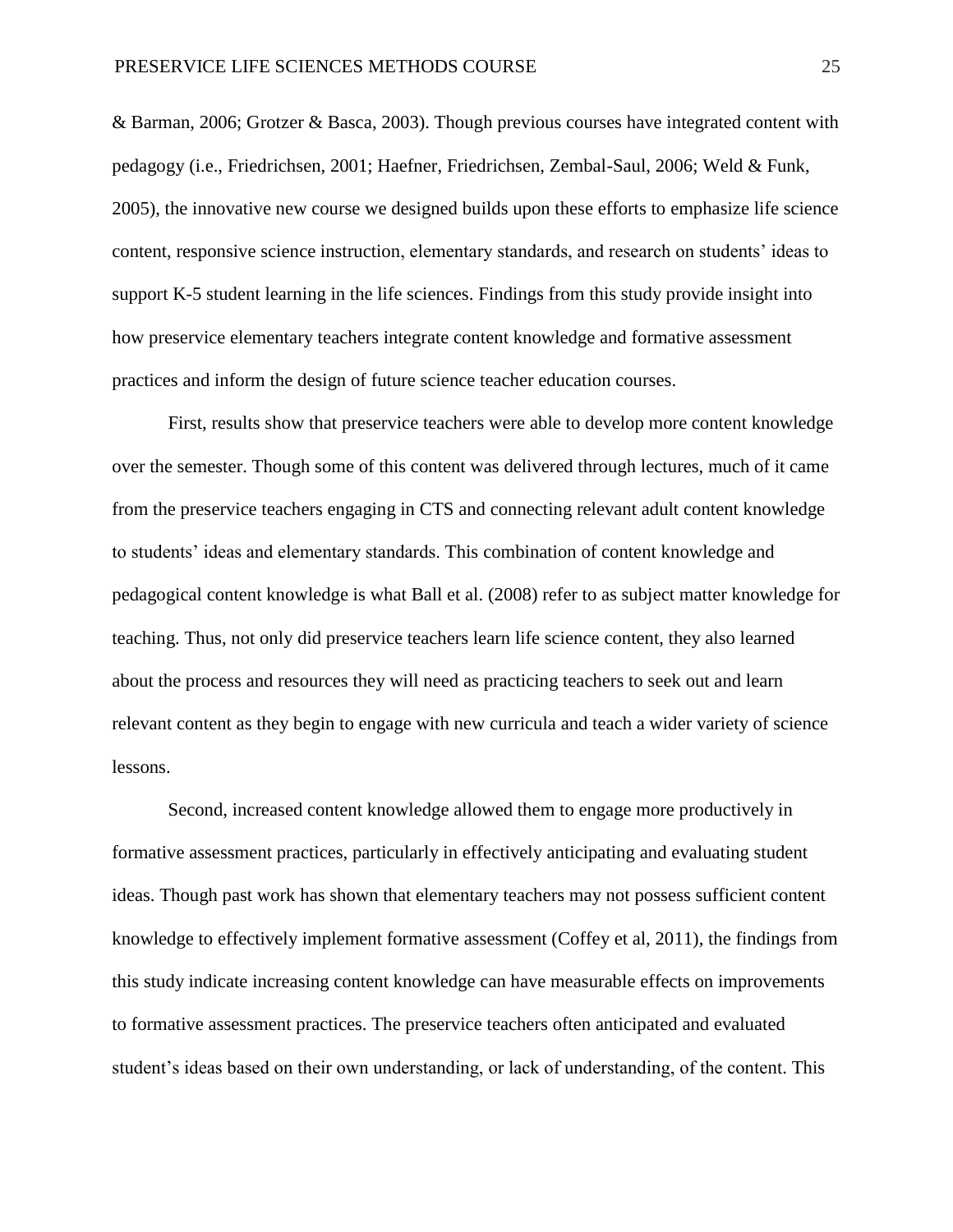aligns with our statistical analysis that showed preservice teachers with more robust content knowledge were able to more effectively anticipate and evaluate student's ideas. However, by later assignments, they were able to incorporate life science content and research into students' ideas they had learned as a part of the course. This shows that the course helped the preservice teachers understand and engage in important aspects of student learning and teacher practice, in particular, that students' come to classrooms with preexisting ideas that must be elicited in order to expand and refine understanding and that content knowledge must be integrated into teaching practices (Coffey et al., 2011; Donovan & Bransford, 2005; NRC, 2007).

The preservice teachers struggled to evaluate students' ideas on the third assignment more than on the previous two. This was likely due, in part, to the difference in the nature of the student work they evaluated. The students' ideas in the third assignment were in the form of drawings, rather than written text. The preservice teachers were not able to easily see the particular words that would have indicated students' understanding and, therefore, struggled with interpreting those ideas. This has important implications for the types of prompts that teachers choose to give to students and how well they align with the ideas they are trying to evaluate in the student work. Learning to look for understanding beyond particular key vocabulary words in a necessary step in preservice teachers moving beyond "get it or don't" conceptions of formative assessment (Otero, 2006).

Third, results indicate that the increased content knowledge did not help students propose next instructional steps, at least during the semester. This aligns with previous research that has shown math teachers tend to be better at determining student understanding than in knowing what to do with that information (Heritage et al., 2009). Here, we have extended those findings to prospective science teachers and have identified some ways in which they differentially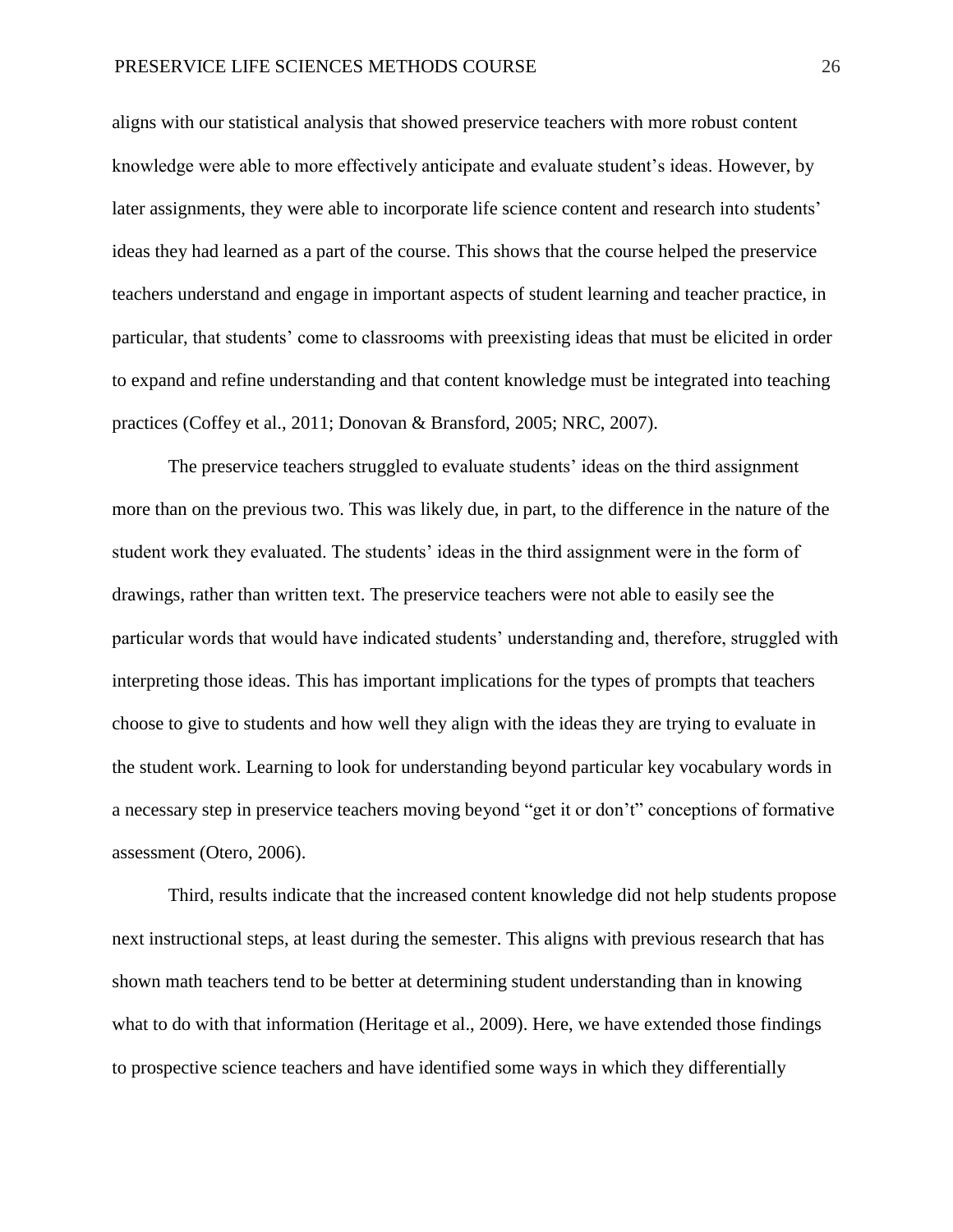engage in these formative assessment steps. Though the improvement in the preservice teachers' engagement in proposing next instructional steps was not statistically significant, they did make noticeable qualitative gains in how they incorporated students' ideas into the next instructional steps they proposed. Although the next steps proposed for the first assignment typically involved repetition of the original lesson, by the third assignment the preservice teachers were more specifically connecting the lesson they proposed to the students' ideas they had evaluated. In order to create instruction that is responsive to students' ideas, teachers must first give attention to those ideas and student thinking (Levin et al., 2009). Thus, analyzing student work in this way may provide the preservice teachers with the types of opportunities that will allow them to consider the particular aspects of student ideas that require action so that they can create effective formative assessment in their classrooms (Otero & Nathan, 2008).

Finally, by the third assignment, the preservice teachers also increased their use of newlylearned strategies, but often did not connect those strategies to the content with which the students had difficulty. Though they still relied on limited formative assessment strategies and did not provide sufficient rationale, the preservice teachers' initial attempts at implementing these ideas shows that the course provided them with needed opportunities to engage and reflect on learning strategies (Kohler, 2008). It is noteworthy that they were still learning to utilize these strategies which suggests that, with additional practice and support, the preservice teachers may be able to more effectively integrate the strategies with their own content knowledge and with students' ideas.

#### **Implications and Conclusion**

Findings from this study have important implications for the preparation of future elementary science teachers. Previous work has shown that integrating formative assessment into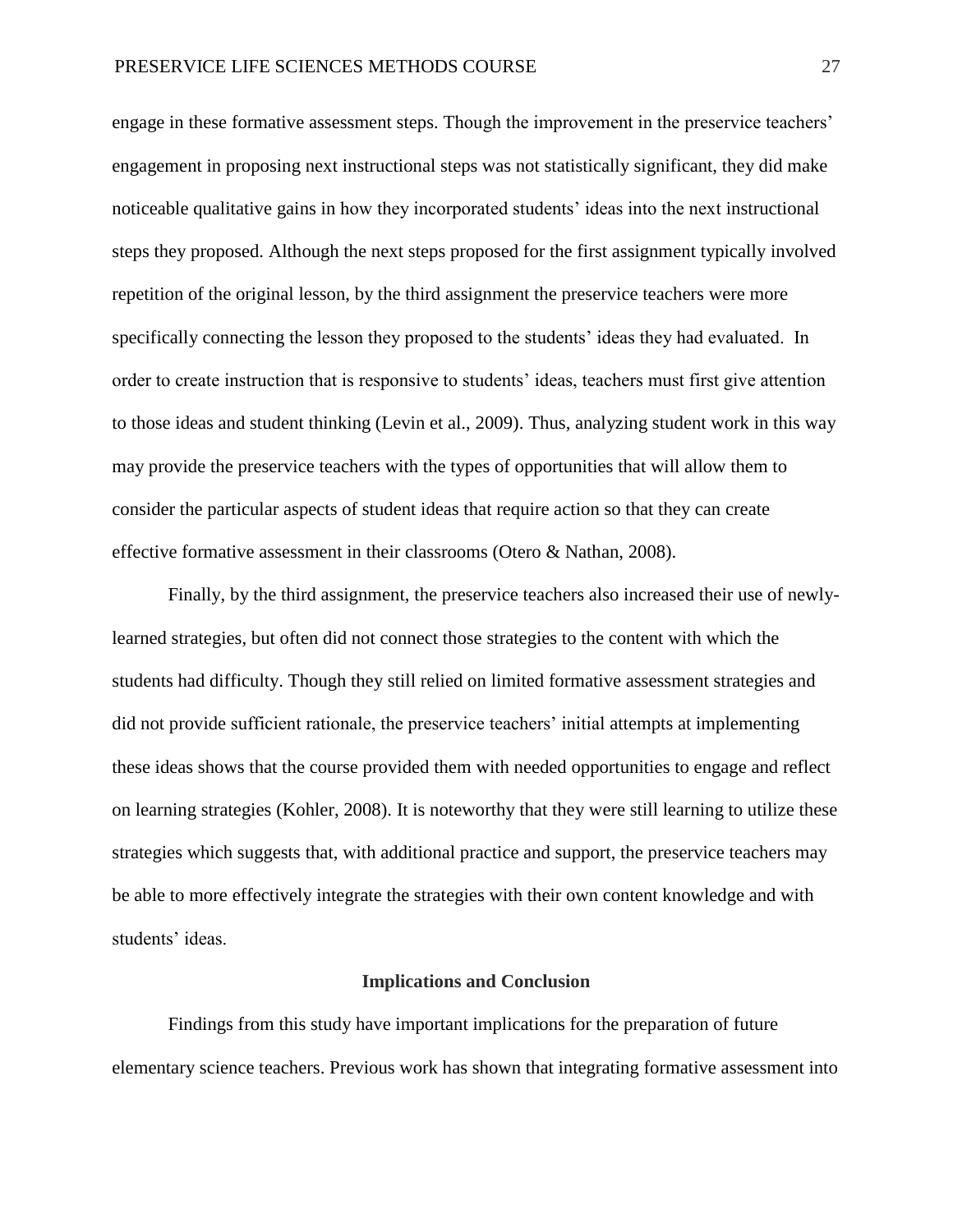a methods course can lead to increased understanding of formative assessment among preservice teachers (Buck et al., 2010). Further work has focused on how preservice teachers can expand their formative assessment knowledge and build PCK through engagement in professional dialogues and engagement with assessment tasks (Graham, 2005; Falk, 2011). Here we show that combining content knowledge with instructional methods can lead to gains in how preservice teachers engage in high-leverage instructional practices (Ball & Forzani, 2009). By integrating these pieces, prospective teachers may be more prepared to create the kind of effective science learning environments that utilize student ideas to increase their understanding of the natural world (NRC, 2007). The findings from this study support past assertions that preservice teacher education should include attention to students' learning and thinking as well as opportunities to engage in learning strategies, such as formative assessment that engage students' ideas (Kohler, 2008; Levin et al., 2009). Though the use of formative assessment strategies in elementary science classrooms is not currently widespread (Hammer et al., 2012; Morrison, 2013; Otero & Nathan, 2008), a focus on formative assessment and the content knowledge required to implement the practice within teacher education programs is necessary to ensure teachers can effectively engage in and implement these practices.

The work described here is limited in scope in that it examined a single class of preservice teachers in just a single semester of engagement. The study took place during the first implementation of a newly-designed course and, as such, we have identified improvements to include in subsequent iterations. Additional integration of content and teaching practices is desirable as are changes to course content to further align with the Next Generation Science Standards (NGSS Lead States, 2013). In particular, preservice teachers should be exposed to a variety of opportunities and resources to learn how to access the content knowledge they will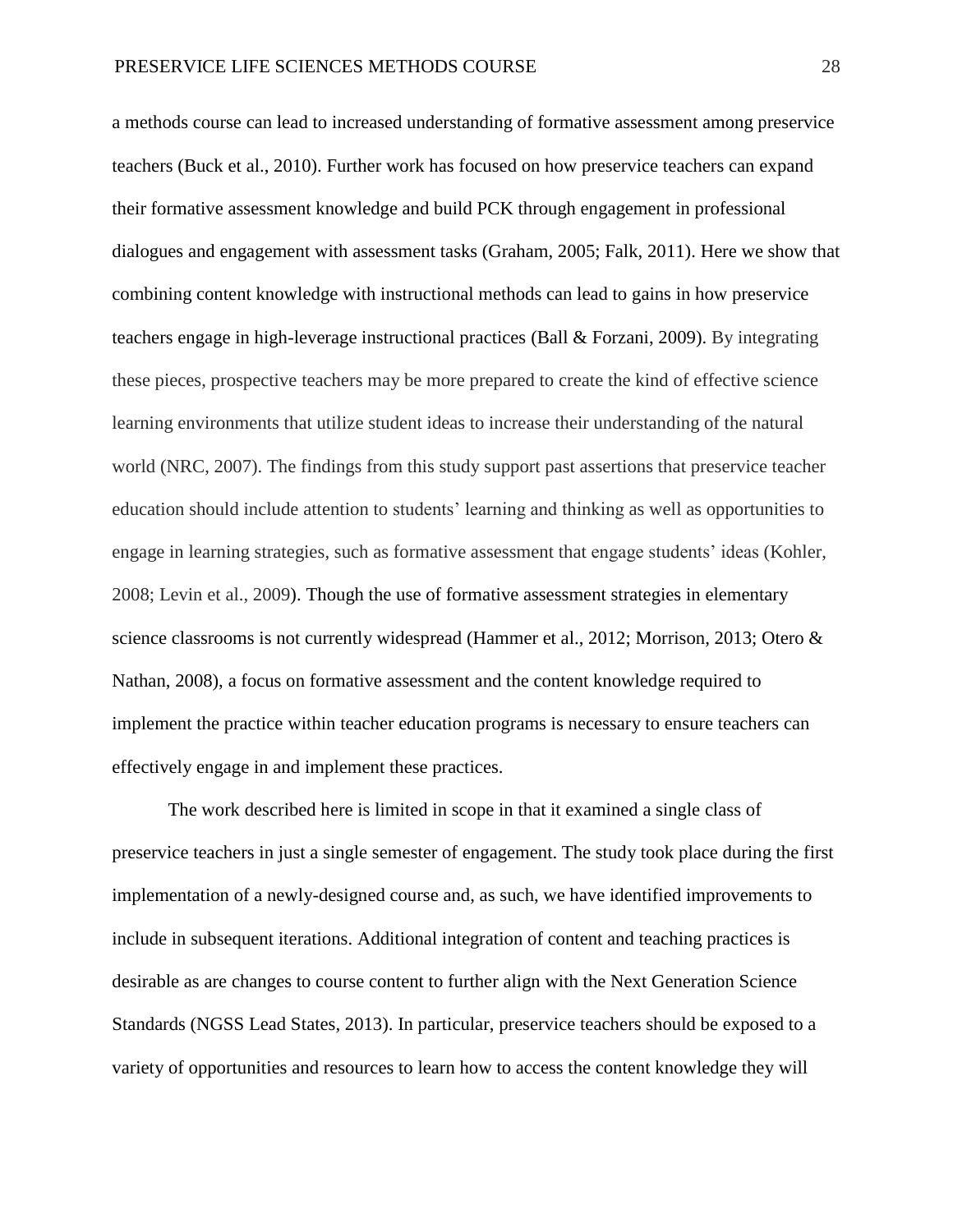need to teach a wide variety of science lessons. Further, they should have more opportunities to evaluate diverse types of student work and ideas through formative assessment activities and practices. Finally, a practicum experience in which preservice teachers engage in elementary science classrooms is a necessary component to allow preservice teachers to put these practices into context.

Past work has shown teachers have limited content knowledge and the same alternative conceptions as elementary and middle school students, but this is juxtaposed with evidence that teachers can learn and accurately present content when they have appropriate instruction, curriculum materials, and professional development (Krall et al., 2009; Nowicki et al., 2010). To that end, a greater focus within preservice teacher education on combining these two elements of directed science content knowledge with classroom practice and evaluation of student ideas is needed. Integration of these pieces can provide prospective teachers with preparation to create the kind of effective science learning environments to increase students' understanding of the natural world (NRC, 2007). While the course and accompanying research results provide evidence that combining science content with elementary teaching practices and research on students' ideas can lead to gains in preservice teachers' ability to engage with students' science ideas, more work is needed to explore this further. In particular, future work should focus how preservice teachers begin to engage more effectively in these practices over time and the extent to which integration of additional science content improves those practices further.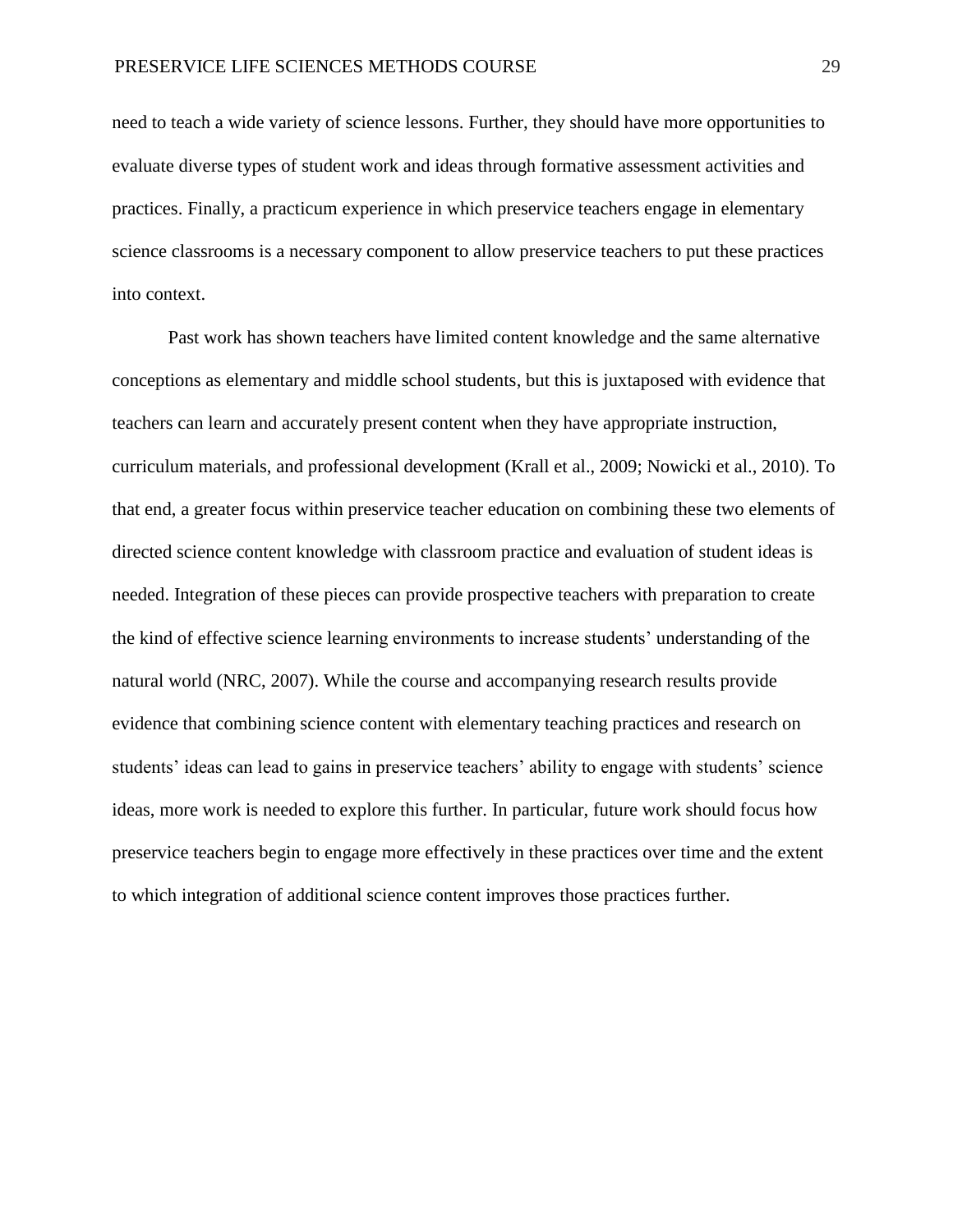### **References**

- AAAS Project 2061. (2013). AAAS Project 2061 Science Assessment Website. Retrieved from assessment.aaas.org.
- Anderson, J. L., J. P. Ellis, A. M. Jones. 2014. Understanding Early Elementary Children's Conceptual Knowledge of Plant Structure and Function through Drawings. *CBE – Life Sciences Education*, 13(3): 375-386. doi: 10.1187/cbe.13-12-0230.
- Ball, D. L., & Forzani, F. M. (2009). The work of teaching and the challenge for teacher education. *Journal of Teacher Education*, 60(5), 497-511.
- Ball, D.L., Thames, M.H., & Phelps, G. (2008). Content knowledge for teaching: What makes it special? *Journal of Teacher Education*, 59(5), 389-407.
- Barman, C. R., Stein, M., McNair, S. & Barman, N.S. (2006). Students' ideas about plants and plant growth. *The American Biology Teacher, 68*(2), 73–79.
- Bell, B., & Cowie, B. (2001). The characteristic of formative assessment in science education. *Science Education*, 85(5), 536–553.
- Buck, G. A., Trauth-Nare, A., & Kaftan, J. (2010). Making formative assessment discernable to pre-service teachers of science. *Journal of Research in Science Teaching*, 47(4), 402-421.
- Caracelli, V. J., & Greene, J. C. (1997). Crafting mixed-method evaluation designs. In J. C. Greene & V. J. Caracelli (Eds.), *Advances in mixed-method evaluation: The challenges and benefits of integrating diverse paradigms* (pp. 19–32). San Francisco: Jossey-Bass.
- Coffey, J. E., Hammer, D., Levin, D. M., & Grant, T. (2011). The missing disciplinary substance of formative assessment. *Journal of Research in Science Teaching, 48*, 1109- 1136.
- Cresswell, J. W. & Plano Clark V. L. (2011). *Designing and conducting mixed methods research.* Los Angeles: SAGE.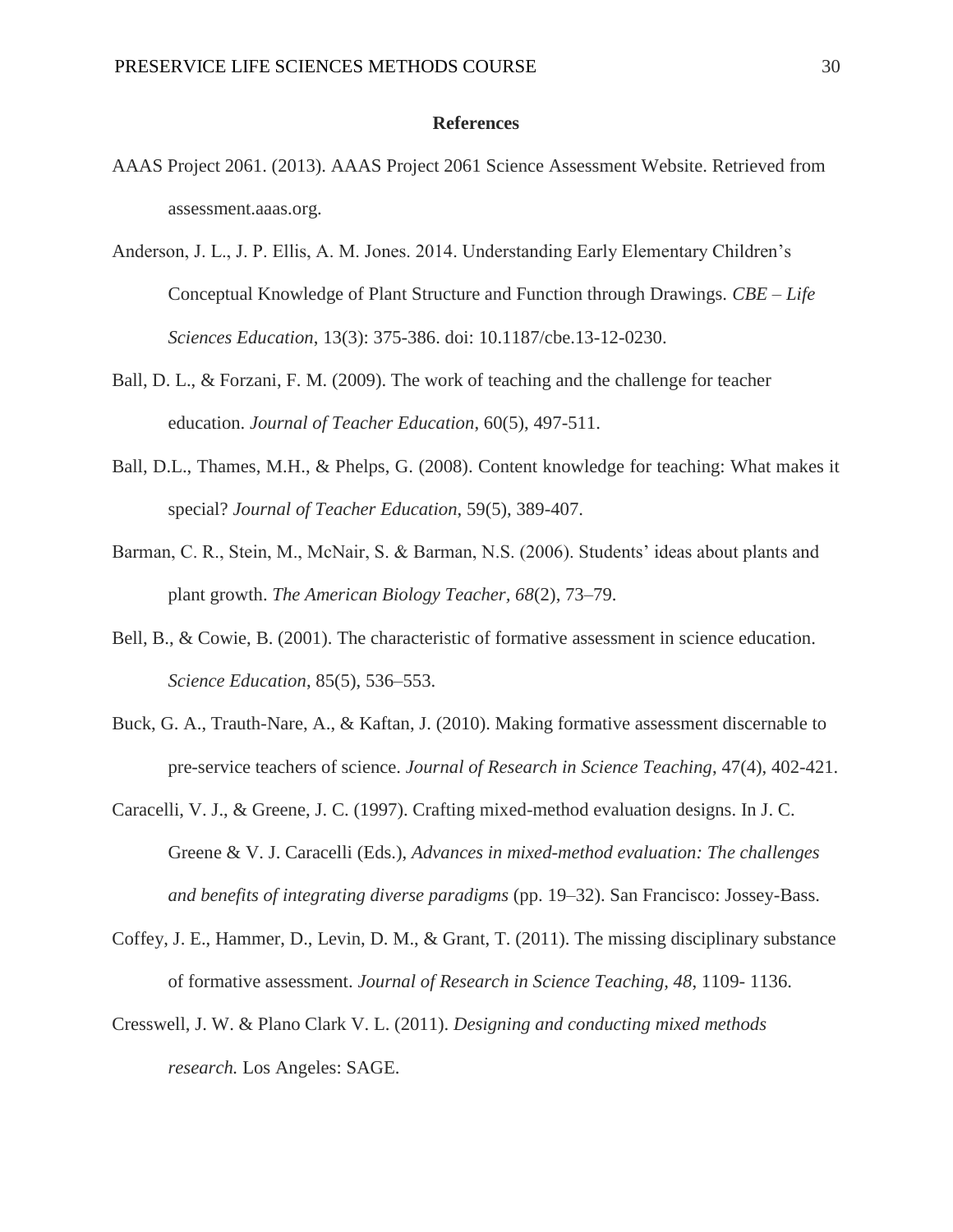- Donovan, M. S., & Bransford, J. D. (Eds.) (2005). *How Students Learn: Science in the Classroom.* Washington DC: National Academies Press.
- Falk, A. (2011). Teachers learning from professional development in elementary science: Reciprocal relations between formative assessment and pedagogical content knowledge. *Science Education*, 96(2), 265-290.
- Friedrichsen, P. M. (2001). Moving from hands-on to inquiry-based: A biology course for prospective elementary teachers. *The American Biology Teacher*, 63(8): 562-568.
- Graham, P. (2005). Classroom-based assessment: Changing knowledge and practice through preservice teacher education. *Teacher and Teacher Education*, 21, 607-621.
- Grotzer, T. A., & Basca, B. B. (2003). How does grasping the underlying causal structures of ecosystems impact students' understanding? *Journal of Biological Education, 38*(1), 16- 29.
- Haefner, L. A., Friedrichsen, P. M., & Zembal-Saul, C. (2006). *Teaching with insects*: An applied life science course for supporting prospective elementary teachers' scientific inquiry. *The American Biology Teacher*, 68(4), 206-212.
- Haefner, L. A. & Zembal-Saul, C. (2004). Learning by doing? Prospective elementary teachers' developing understandings of scientific inquiry and science teaching and learning. *International Journal of Science Education*, 26(13), 1653-1674.
- Hammer, D., Goldberg, F., & Fargason, S. (2012). Responsive teaching and the beginnings of energy in a third grade classroom. *Review of Science, Mathematics, and ICT Education, 6*(1), 51-72.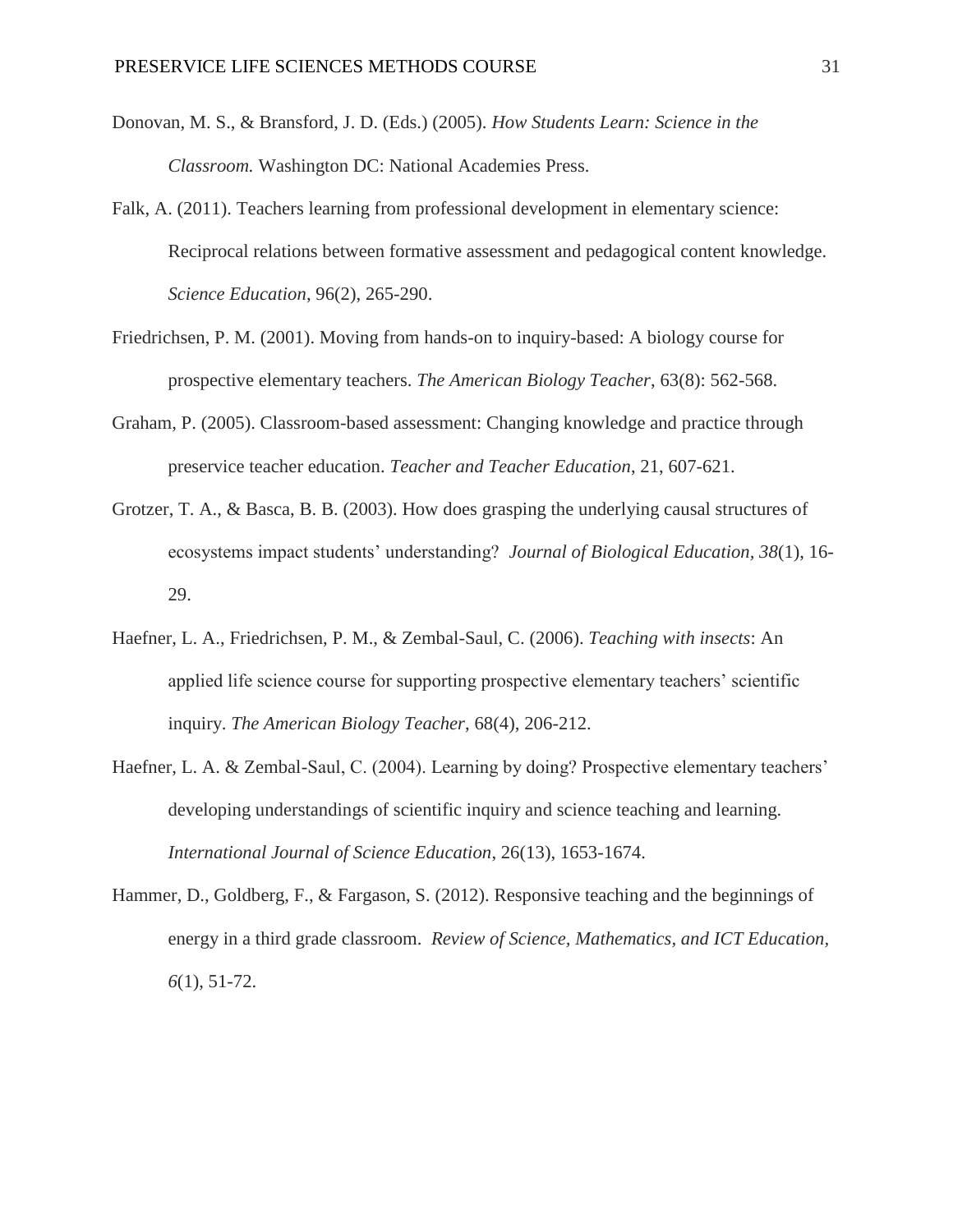- Heritage, M., Kim, J., Vendlinski, T., & Herman, J. (2009). From evidence to action: A seamless process in formative assessment? *Educational Measurement: Issues Practice,* 28(3), 24- 31.
- Keeley, P. (2005). *Science curriculum topic study.* Thousand Oaks, California: Corwin Press.
- Kohler, F., Henning, J.E., Usma-Wilches, J. (2008). Preparing preservice teachers to make instructional decisions: An examination of data from the teacher work sample. *Teaching and Teacher Education*, 24, 2108-2117.
- Krall, R. M., Lott, K. H., & Wymer, C. L. (2009). Inservice elementary and middle school teachers' conceptions of photosynthesis and respiration. *Journal of Science Teacher Education*, 20(1), 41-55.
- Levin, D. M., Hammer, D., & Coffey, J. E. (2009). Novice teachers' attention to student thinking. *Journal of Teacher Education*, 60(2), 142-154.
- Littell, R. C., Milliken, G. A., Stroup, W. W., Wolfinger, R. D., & Schabenberger, O. (2006). SAS for mixed models  $(2<sup>nd</sup>$  ed.). Cary, NC: SAS Institute, Inc.
- Merriam, S.B. (2009). *Qualitative research: A guide to design and implementation*. San Francisco, CA: Jossey-Bass.
- Morrison, J.A. (2013). Exploring exemplary elementary teachers' conceptions and implementation of inquiry science. *Journal of Science Teacher Education, 24*(3), 573- 588.
- National Research Council. (2007). *Taking science to school: Learning and teaching science in grades K-8.* Washington, DC: The National Academies Press.
- NGSS Lead States (2013). *Next generation science standards. For states, by states*. Washington, DC: The National Academies Press.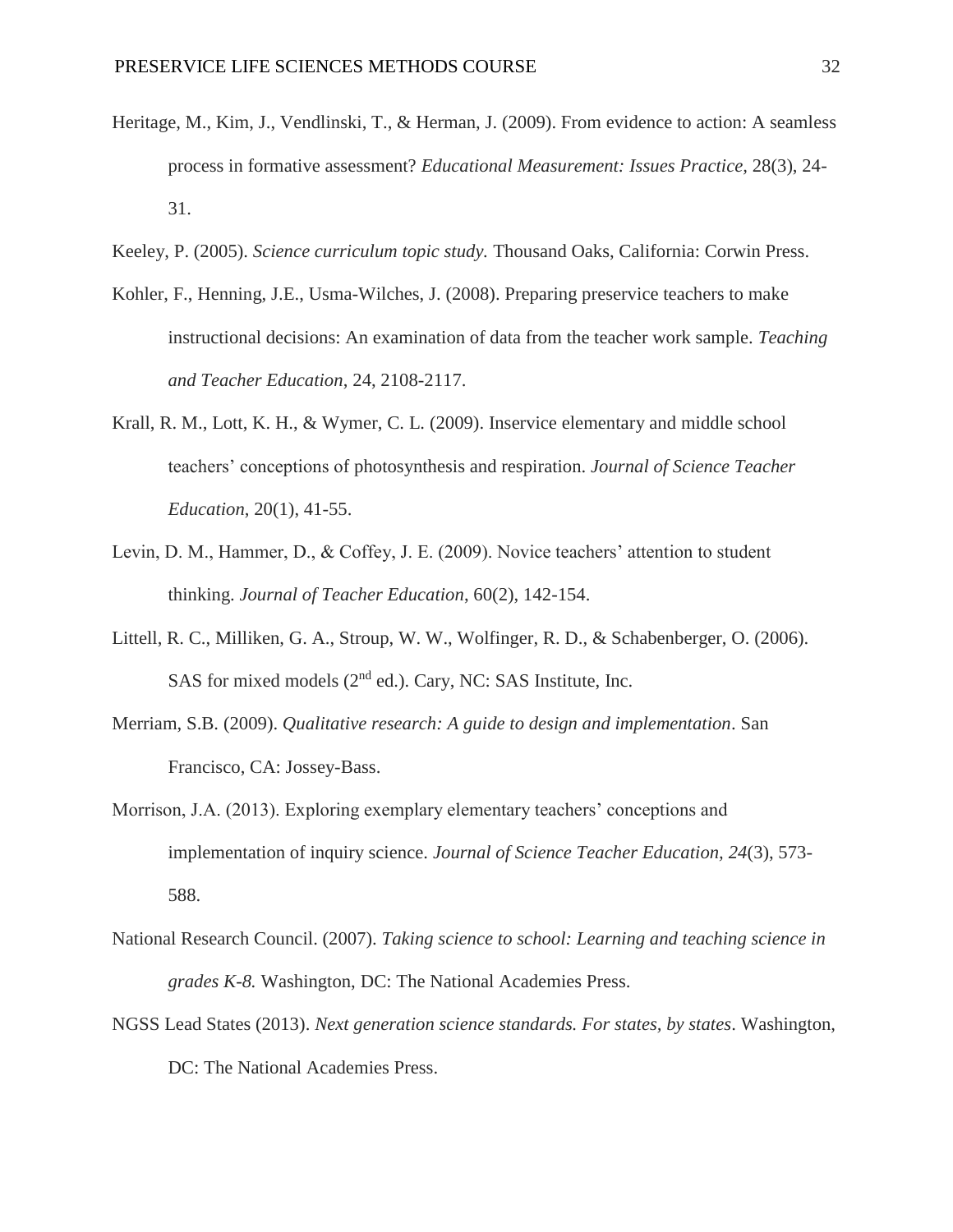- Nowicki, B. L., Sullivan-Watts, B., Shim, M. K., Young, B., & Pockalny, R. (2013). Factors influencing science content accuracy in elementary inquiry science lessons. *Research in Science Education*, 43(3), 1135-1154.
- Otero, V. K. (2006). Moving beyond the "get it or don't" concept of formative assessment. *Journal of Teacher Education*, 57(3), 247-255.
- Otero, V. K., & Nathan, M. J. (2008). Preservice elementary teachers' views of their students' prior knowledge of science. *Journal of Research in Science Teaching*, 45(4), 497-523.

Patton, M. Q. (2001). *Qualitative research and evaluation methods.* Thousand Oaks, CA: Sage.

Rice, D. C. (2005). I didn't know oxygen could boil! What preservice and inservice elementary teachers' answers to 'simple' science questions reveals about their subject matter knowledge. *International Journal of Science Education*, 27(9), 1059-1082.

Yin, R. K. (2009). *Case study research: Design and methods*. Thousand Oaks, CA: Sage.